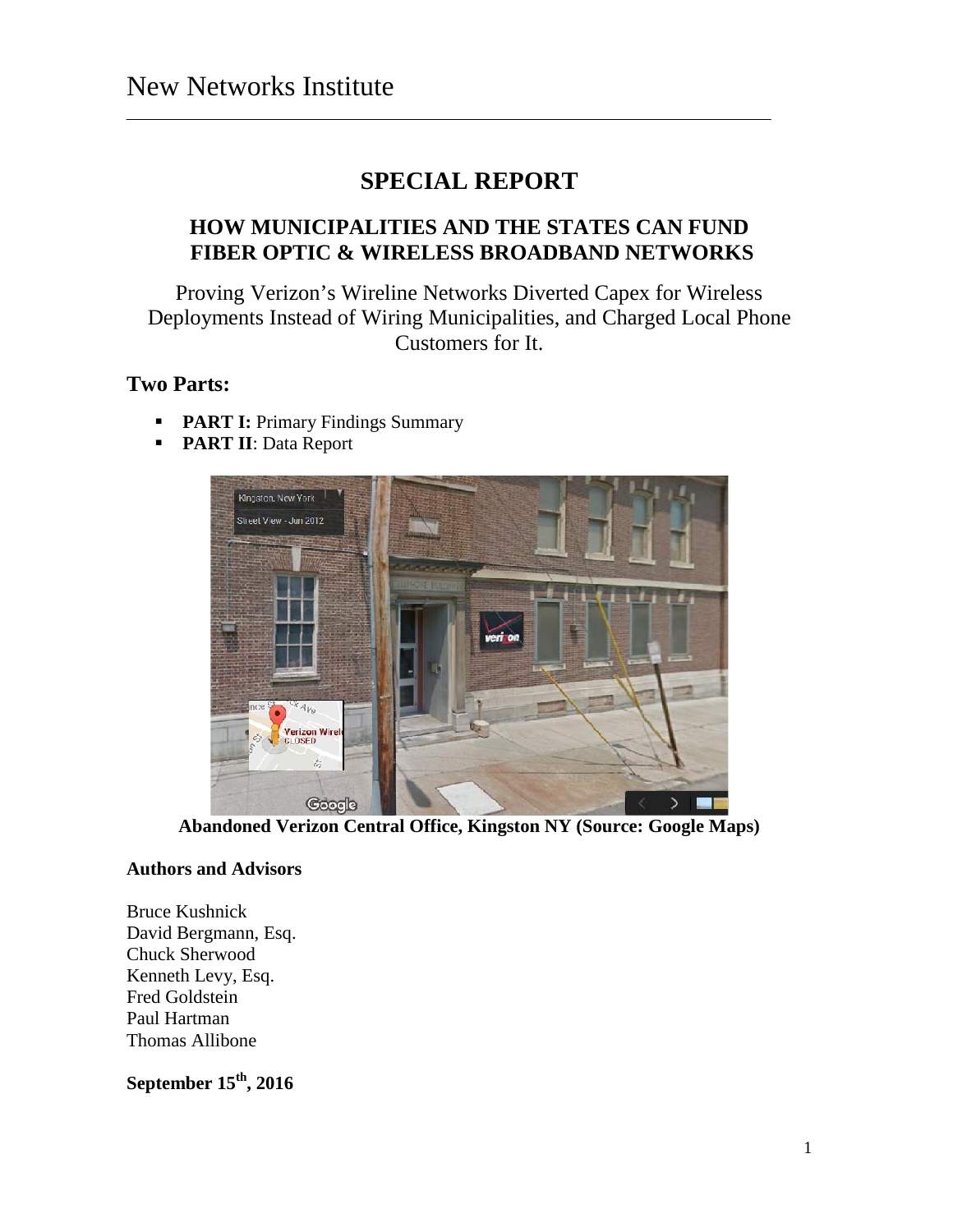# **SPECIAL REPORT**

## **HOW MUNICIPALITIES AND THE STATES CAN FUND FIBER OPTIC & WIRELESS BROADBAND NETWORKS**

Proving Verizon's Wireline Networks Diverted Capex for Wireless Deployments Instead of Wiring Municipalities, and Charged Local Phone Customers for It.

This report is divided into two parts:

- **PART I:** Summary
- **PART II**: Data Report

This special report is excerpted from a larger report.

## **Report III: Verizon Wireline-Wireless Cross-Subsidies**

## **History**

In December, 2015, New Networks Institute launched a new report series called "Fixing Telecom" and published the first two reports. However, this project started in 2010. Most significantly, in May 2014, Public Utility Law Project, PULP, published "It's All Interconnected" written by Bruce Kushnick, with assistance from David Bergmann, Esq. This report and previous work has been used as part of a petition for investigation by the Connect New York Coalition, which was filed with the NY State Public Service Commission in July 2014 and is an open proceeding.

In April 2016, Consumer Federation of America (CFA) and NNI filed joint comments and reply comments in the special access proceedings at the FCC.

- **"Fixing Telecom"** http://newnetworks.com/verizonny/
- **Joint filings with CFA** http://newnetworks.com/nnicfacomments/
- **NNI Expert Team:** http://newnetworks.com/nniexperts/

**NNI is an independent expert consortium**. New Networks Institute (NNI) was established in 1992 and over the last decade has gathered a team of independent experts, auditors and lawyers to work on projects.

**Cover Photo** (from Google Maps): Abandoned Verizon CO, featured by Daily Freeman, 9/17/2015 http://www.dailyfreeman.com/article/DF/20150917/NEWS/150919676

**CONTACT:** Bruce Kushnick, Executive Director, bruce@newnetworks.com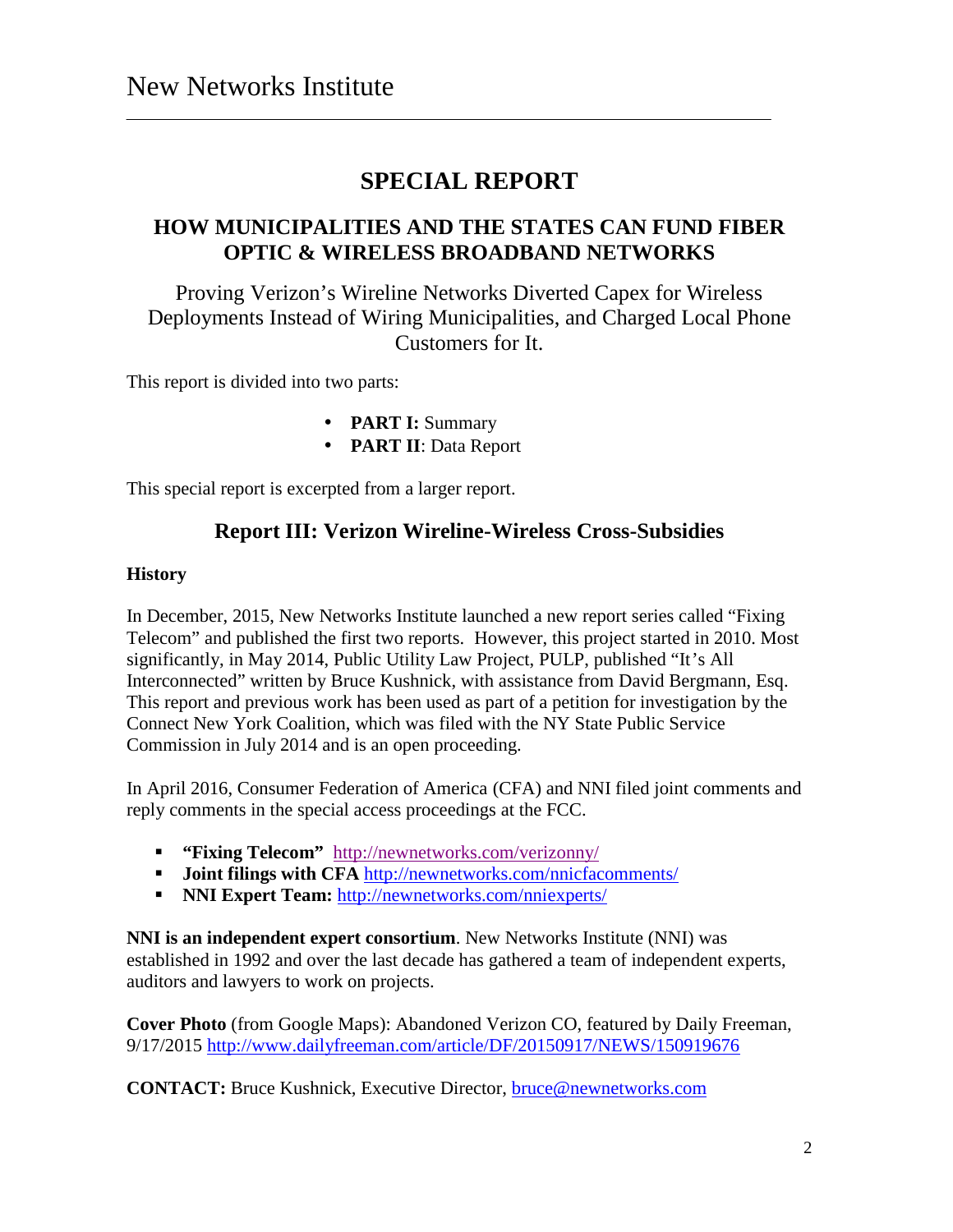## **Table of Contents**

|                                     |               |                                                                                                                                                      | Page |
|-------------------------------------|---------------|------------------------------------------------------------------------------------------------------------------------------------------------------|------|
| PART <sub>1</sub><br><b>PART II</b> |               |                                                                                                                                                      |      |
| 1)                                  | <b>Budget</b> | Proving Verizon Wireless Cell Sites were Charged to the Wireline Capex                                                                               |      |
|                                     | 1.1           | Verizon's CFO said Wireless Expenses are in the Wireline Budget.                                                                                     |      |
|                                     | 1.2<br>1.3    | Verizon's Press Releases: Cell Sites are Part of the Wireline Construction.<br>The New York State Attorney General's Office Found that 75% of the    |      |
|                                     | 1.4           | Wireline Capex Went to Wireless and FIOS in 2011.<br>AT&T said that the Wireless Expenses are in the Wireline Budget.                                |      |
| 2)                                  |               | We Know the Number of Sites, the Estimated Costs of a Verizon Cell Site, and<br>Verizon Wireless and Verizon Wired Capex Expenditures.               |      |
|                                     | 2.1           | Verizon New York Put in Over 5,515 Cell Sites from 2010-2012                                                                                         |      |
|                                     | 2.2           | Each Cell Site Build Out Costs Average \$432,000 to \$514,000, or More.                                                                              |      |
|                                     | 2.3           | Verizon NY Could have Spent \$2.8 Billion, in Just Three Years on 5,515<br>for Cell Site deployments.                                                |      |
| 3)                                  |               | This Is Not Just a Verizon New York Issue - Four States Examined                                                                                     |      |
| 4)                                  |               | Verizon NY Charged Local Phone Customers for the Deployment of Fiber<br>Optic Networks.                                                              |      |
|                                     | 4.1           | Verizon Was Allowed to Classify the Fiber Optics as 'Title II' and Part of<br>the State Utility                                                      |      |
|                                     | 4.2           | Verizon New York Was Granted Multiple Rate Increases for "Massive<br>Deployment of Fiber Optics" and 'Loses'.                                        |      |
| 5)                                  |               | Verizon Wireless's Construction Expenditures in NY State Do Not Cover the Cost<br>of Construction.                                                   |      |
| 6)                                  |               | Verizon Wireless Affiliate Transaction Payments to VNY are too Small to Cover                                                                        |      |
|                                     | 6.1           | Construction and are Less than 'Market Prices' Other Competitors Pay for Access.<br>Cellco Payments to Verizon New York Don't Cover Cell Site Costs. |      |
|                                     | 6.2           | Cellco Payments to Verizon NY - Underpaying Compared to Sprint                                                                                       |      |
| 7)                                  | Access.       | Local Phone Customers Were Overcharged by Cross-Subsidies to Fund Special                                                                            |      |
|                                     | 7.1           | The "\$200 Million Dollar" Kicker                                                                                                                    |      |
| 8)                                  |               | <b>Access Line Accounting Manipulation</b>                                                                                                           |      |
|                                     | 8.1<br>8.2    | Most Lines Are Not Counted.<br>FCC's Special Access Investigation and Access Lines                                                                   |      |
|                                     | 8.3           | Verizon NY Access Lines, POTS & Special Access, 2007-2014                                                                                            |      |
|                                     |               |                                                                                                                                                      |      |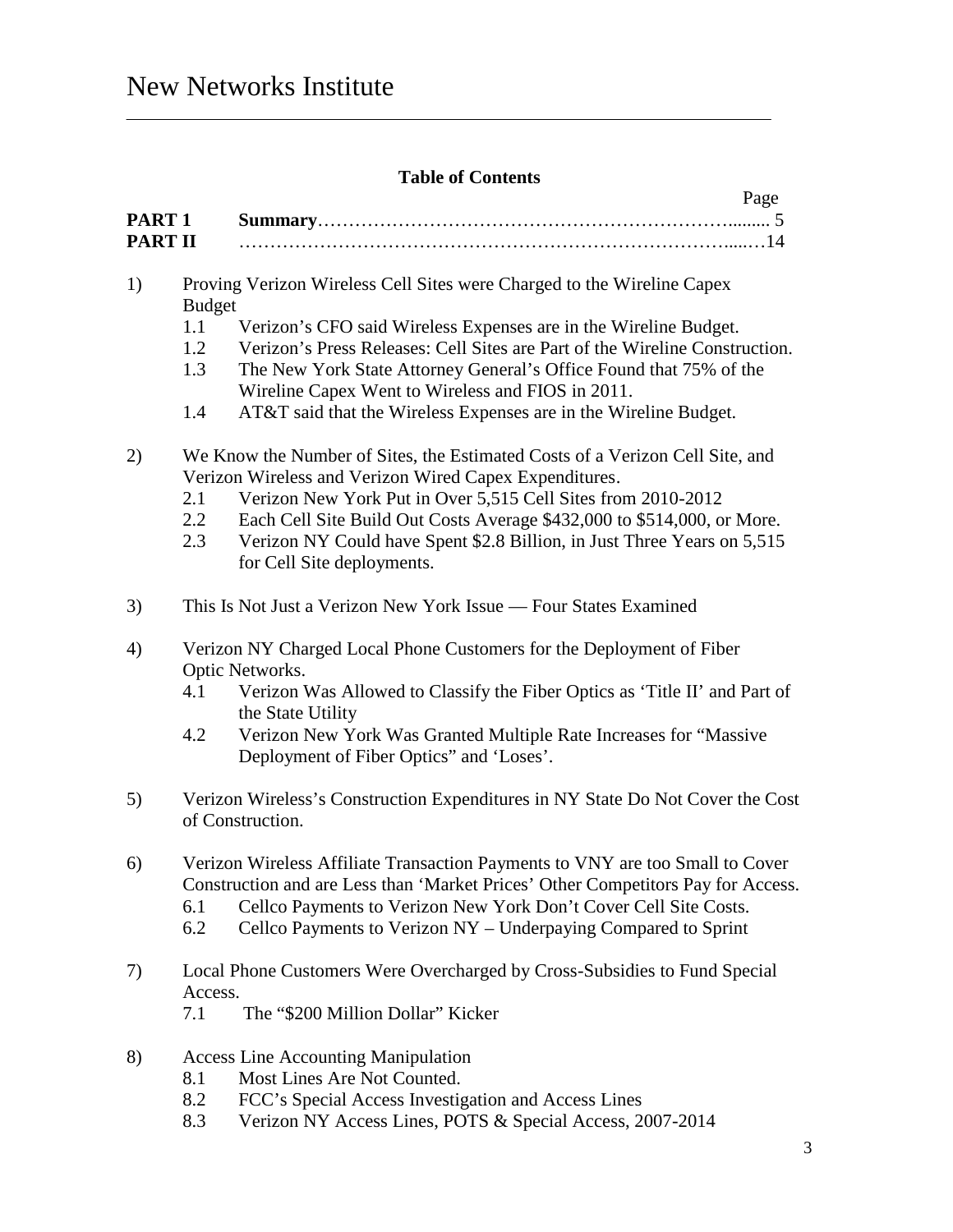## EXHIBITS

| <b>EXHIBIT 1</b> | Verizon New York's New Cell Sites Paid for by Wireline, 2010-2012                           |
|------------------|---------------------------------------------------------------------------------------------|
| <b>EXHIBIT 2</b> | Average Accounting Per Wireless Cell Site, 2010                                             |
| <b>EXHIBIT 3</b> | Verizon Wireless Expenses to Build Cell Sites, and VNY Wireline Capex,<br>2010-2012         |
| <b>EXHIBIT 4</b> | Verizon's New Cell Sites, 4 States, Wireline Capex Budgets, 2010-2012                       |
| <b>EXHIBIT 5</b> | The Secret: Verizon Wireless Didn't Pay for Capex, 2010-2012                                |
| <b>EXHIBIT 6</b> | Cellco Payments to Verizon New York, 2009-2010                                              |
| <b>EXHIBIT 7</b> | Comparing the Estimated Payments to Verizon NY from Verizon Cellco<br>and Sprint, 2009-2010 |
| <b>EXHIBIT 8</b> | Verizon Wireless and Sprint Under and Overpayments, 2009-2010                               |
| <b>EXHIBIT 9</b> | Verizon New York Local Service and Access Revenues and Expenses, 2015                       |
|                  | EXHIBIT 10 Verizon New York Access Lines, 2006-2007                                         |
| EXHIBIT 11       | Verizon NY Access Lines, POTS & Special Access, Based on FCC<br>Calculations 2007-2014      |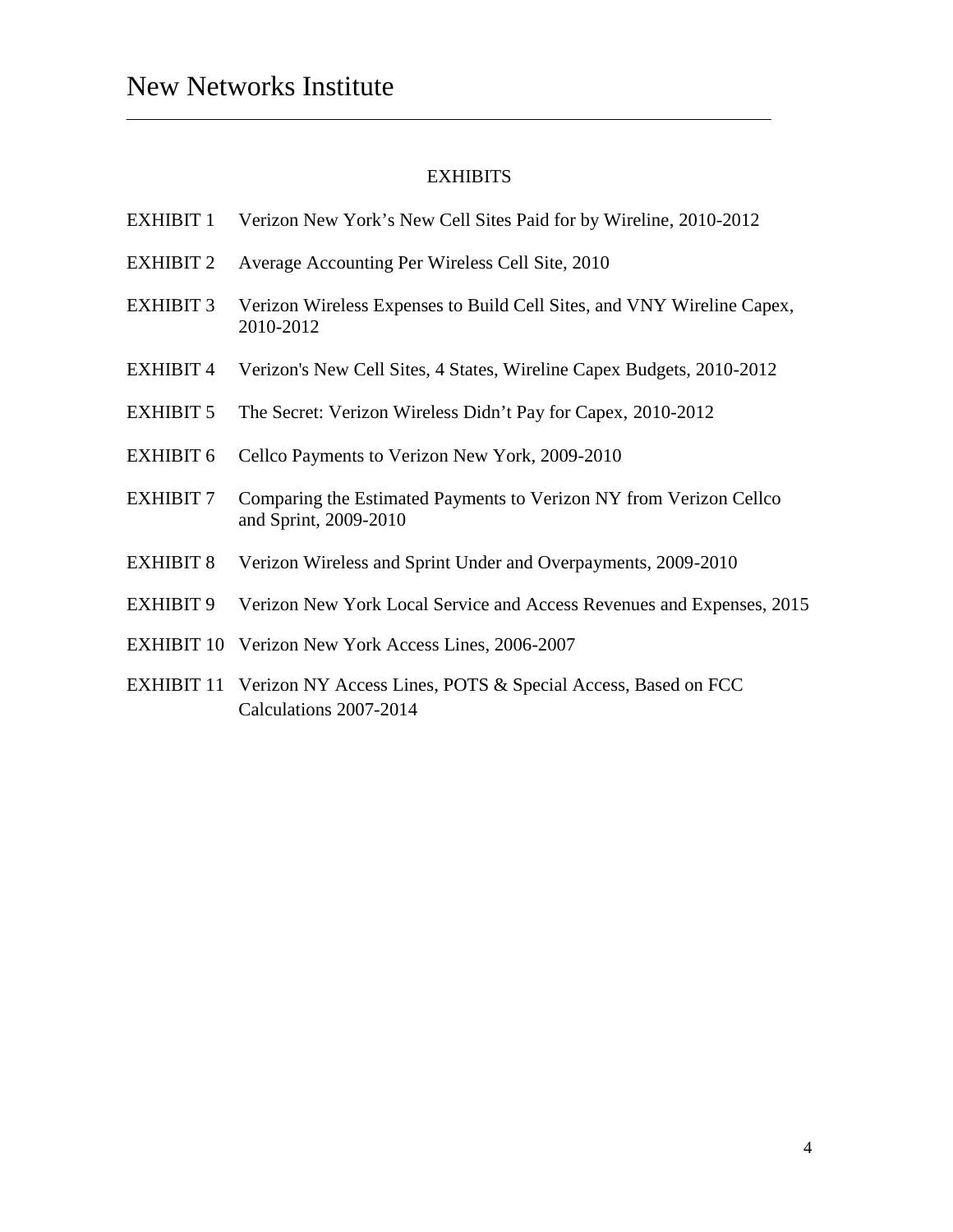#### **SPECIAL REPORT**

## HOW MUNICIPALITIES AND THE STATES CAN FUND FIBER OPTIC & WIRELESS BROADBAND NETWORKS

Proving Verizon's Wireline Networks Diverted Capex for Wireless Deployments Instead of Wiring Municipalities, and Charged Local Phone Customers for It.

#### **SUMMARY**

Verizon is now a wireless-first company. But Verizon also controls, state by state, the state-based wired utilities and business networks from Massachusetts to Virginia, with only a few exceptions. Verizon has no serious plans to upgrade or even maintain the existing retail copper wires. Even Verizon's FiOS fiber to the home deployments stopped in 2010- 2012, except for areas with existing license agreements. And while Verizon claims that in Boston they are finally doing fiber to the home to deliver wireline broadband, it is a 'trial' to instead deploy and substitute wireless broadband, which still requires many wireless antennas to be connected to a fiber optic wire. (As of now, 5G is more a hyped next generation mirage than a working service to replace fiber to the home.)

But there are more troubling issues. What should be of major concern to all Verizon municipalities and cities is that Verizon has diverted billions per state to build out its wireless networks by having the wireline state utility take over the capital expenditures' ("capex") budget, thus phone customers, pay for the capex. In just New York, Verizon built 5,515 cell towers and charged local phone customers and the state wired utility an estimated \$2.8 billion for just 2010-2012. On top of this, Verizon Wireless pays a fraction of what its competitors, such as Sprint, pay for the use of the Verizon networks, known as "special access".

This diversion of funds is one of the primary reason why the work in most cities along the East Coast abruptly stopped around 2010-2012, or the municipalities were never even offered service and this lack of payment back to the wired networks is one of the primary reasons the local phone networks are 'unprofitable'; the financial books are manipulated to make local phone service pay the majority of expenses.

In fact, throughout the East Coast, from Massachusetts to Virginia, Verizon has left the majority of municipalities with a deteriorating copper network, which, depending on the state, should have been replaced with fiber optics. This has left most areas without direct, very fast broadband and thus cable competition, but also left most cities without serious upgrades of their town, or even working reliable service.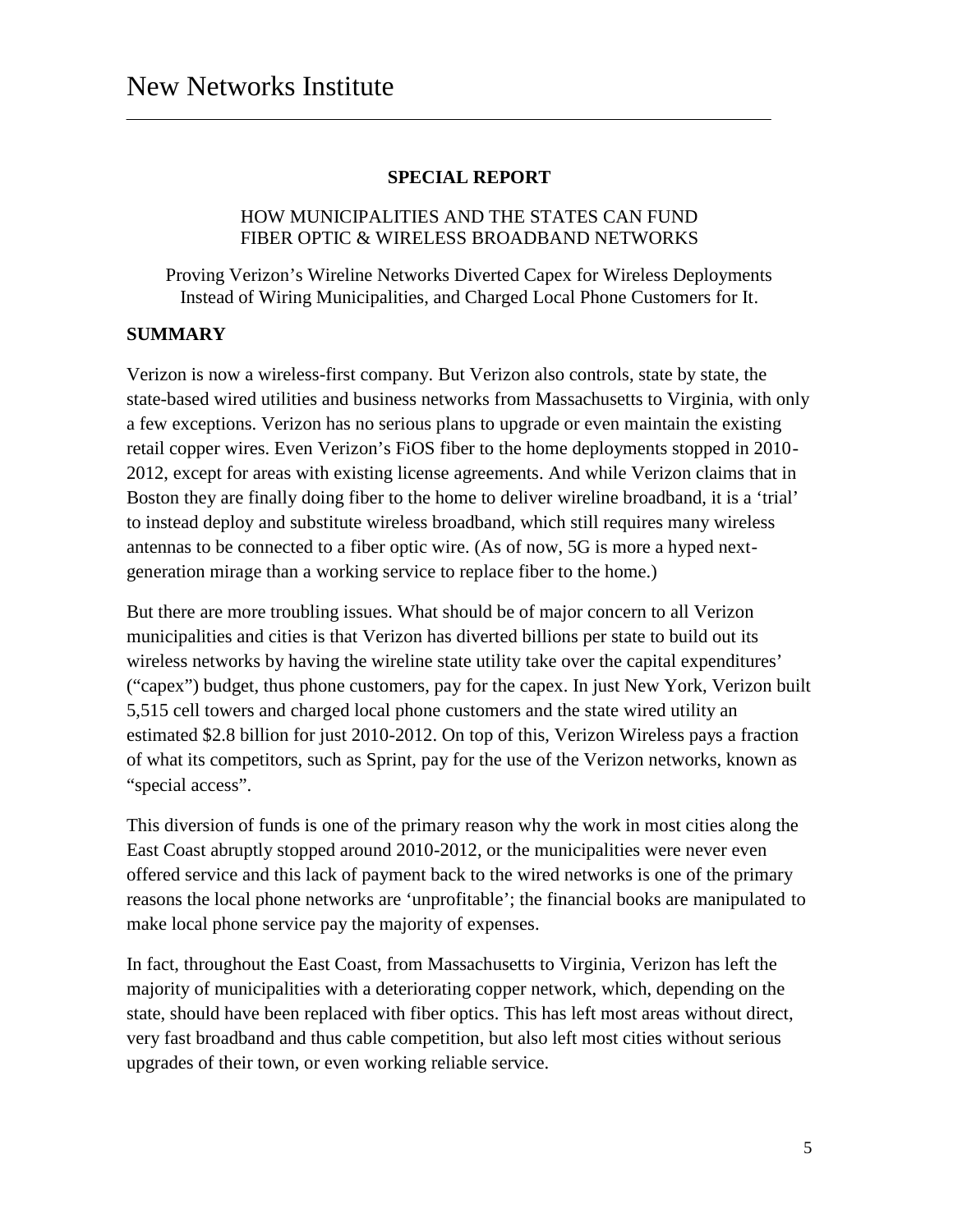In 2015*, DSLReports* summed up the current situation based on recent calls for broadband deployment in cities across the East Coast.<sup>1</sup>

"With the exception of major city franchise obligations (and even those have lots of wiggle room), Verizon all but ended their FiOS expansion plans around five years ago. With so many un-served cities still begging to be upgraded Verizon continually has to remind folks that they're simply not interested in upgrading their fixed line networks any more. If you live in one of those un-upgraded cities like Buffalo, Boston or Alexandria, that's a tough pill to swallow."

NOTE: The opening picture is of a Verizon Central Office (CO) in Kingston, New York. That is testimony of this abrupt changeover. According to union personnel, the CO could have been 'lit' to deliver service, but was never implemented. Instead, the staff was deployed to do wireless deployments. (Note: Every city has a number of Central Offices, which are buildings where the wires and services are aggregated in the community.)

Unknown to most, depending on the state, Verizon was able to manipulate the accounting to charge local phone customers extra to fund the fiber-build out as well as to pay, via cross-subsidies, for the deployment of Verizon's other lines of business, such as special access, which has unchecked 'Earnings Before Interest, Tax, Depreciation and Amortization (EBITDA), profits. Meanwhile, "Local Service" was left holding the proverbial bag to pay most of the expenses and thus loses money.

(In fact, the lack of fiber optic broadband can be traced to changes in state laws in the 1990's to have entire states, from New Jersey or Pennsylvania, completed with 45 Mbps bi directional services. $^{2}$ )

Verizon and the other incumbent phone companies have also been able to hide the majority of access lines, all of the "special access" wires. These are the wires that go to the cell sites (sometimes called "backhaul") or carry retail data services, like alarm circuits and to ATM machines. Yet these wires are actually part of the state utility and are the same as phone wires, but, since they are under a different regulatory covenant, they have high profits because the accounting could be manipulated.

The Consumer Federation of America's 2016 report found massive special access overcharging and estimated the encompassing larger economic harms; the overcharging doesn't just harm the competitors or business users, but impacts consumers as well.<sup>3</sup>

<sup>1</sup> http://www.dslreports.com/shownews/Communities-are-Still-Begging-Verizon-to-Expand-FiOS-135041

<sup>&</sup>lt;sup>2</sup> See "The Book of Broken Promises". http://newnetworks.com/bookbrokenpromises/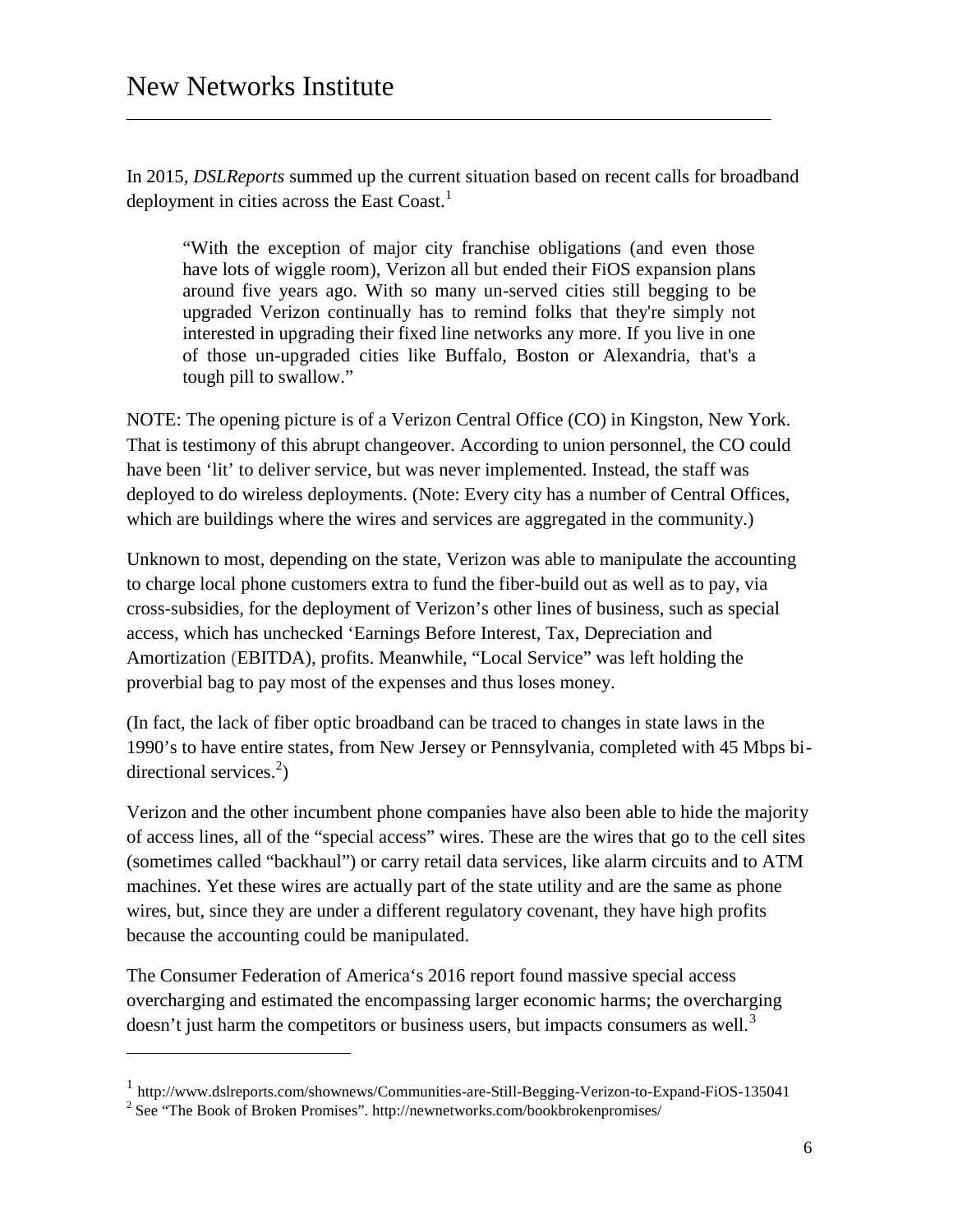"Consumer Federation of America (CFA) estimates that large incumbent telephone companies have engaged in abusive pricing practices for high speed broadband "special access" services, with overcharges totaling about \$75 billion over just the past five years. As a result, CFA estimates that the indirect macroeconomic loss to American consumers doubles that damage to a total in excess of \$150 billion since 2010."

New Networks Institute and Consumer Federation have combined analyses and filed comments and reply comments in multiple FCC proceedings pertaining to special access.<sup>4</sup>

We believe that the first step is to document the cross-subsidies, then stop the diversion of the billions going to fund wireless and 'redirect' it. Wireless and all other affiliates would be paying market prices, which would not only supply money to build out the networks to residential and business customers, but dramatically lower rates, especially for the low income families and the elderly that funded the wired networks and FiOS through rate increases in New York. Unfortunately, the cross-subsidies appear to have occurred in every state telephone utility, as many were set via the FCC federal cost allocation rules.

The irony is – wireless densification requires fiber optic wires. All of the "loss of lines" stories have been manipulated, as they do not count the growing special access markets or the actual lines in service.

## **Why It Matters Now:**

- First, the ability to block a municipality from offering services in a growing number of states has been upheld by the courts after the FCC decided to take actions to change this situation and lost. The agency has decided not to appeal.
- No city has asked for an audit of the accounting to deal with the cross-subsidies of wireline and wireless.
- Most people don't like being gouged, among other complaints. From overcharging of special access to many states raising rates multiple times, which ended up going to fund the wireless business, the customers, the state economy—and the cities throughout the East Coast, have all been harmed.
- While the cable companies have deployed more coverage areas in many states, (as opposed to the telco's broadband-TV deployments) they are also the "most hated companies in America", year after year, survey after survey. Worse, even where

<sup>&</sup>lt;sup>3</sup> http://consumerfed.org/press\_release/cfa-study-finds-special-access-market-concentration-cost-consumersand-the-u-s-economy-150-billion-since-2010/

<sup>4</sup> http://newnetworks.com/nnicfacomments/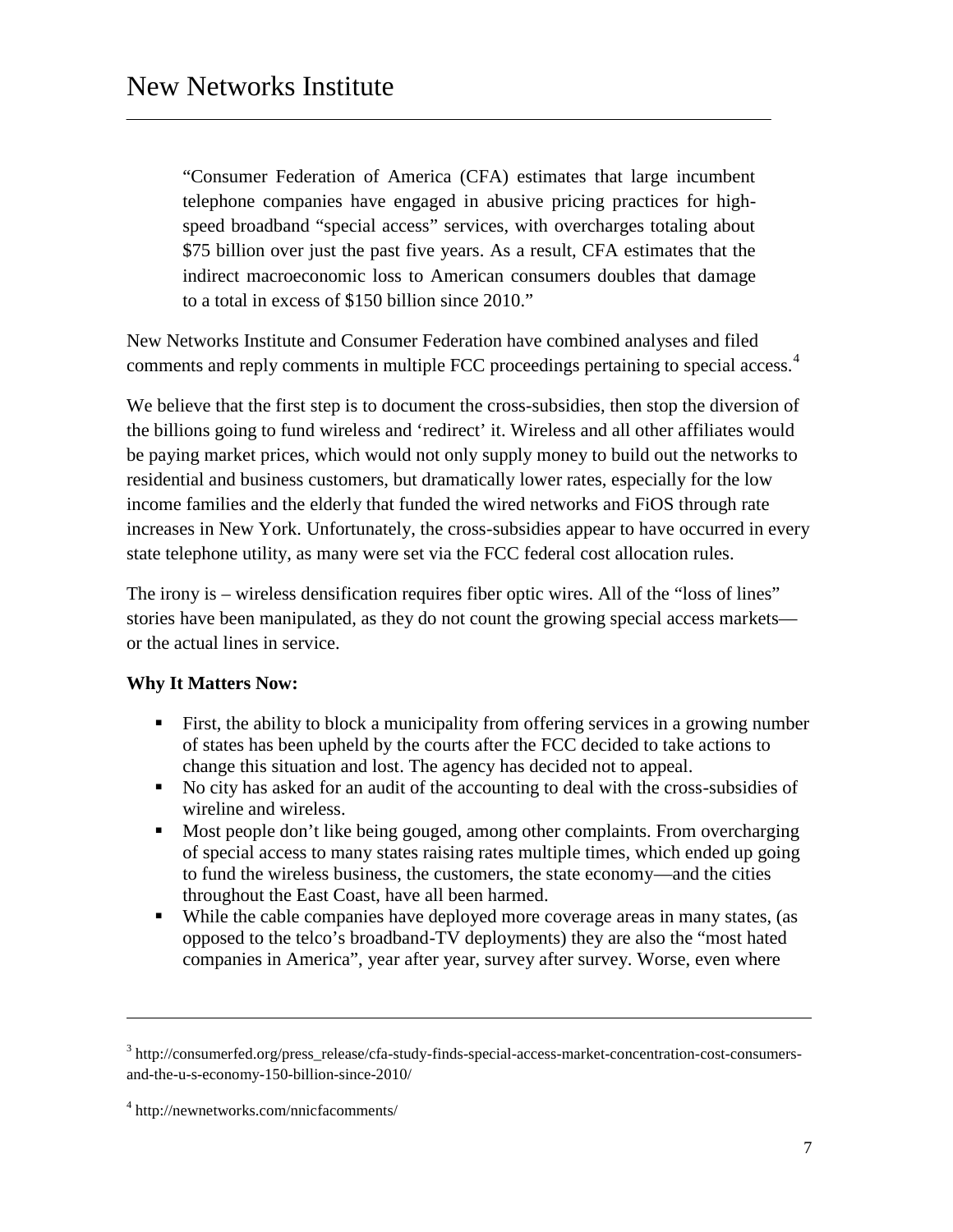Verizon has rolled out its FiOS service, this is only a 'duopoly' at best; it is still not competition.

- **Example 1** Economic growth for the city, business and family income is missing in many cities. There are thousands of studies pertaining to the benefits in economic growth or education from high speed services. See: http://www.baller.com/library/
- Even the White House released a report **"**Community-Based Broadband Solutions: The Benefits of Competition and Choice for Community Development and High speed Internet Access"<sup>5</sup>

#### **Every Verizon State and Municipality are in the Same Boat.**

- In Pennsylvania and New Jersey, Verizon has been able to get rid of the requirement to offer a wireline service and can replace it with wireless service. Pennsylvania and New Jersey stand out as they both had commitments to rewire the entire state territory with fiber optics, by 2015 and 2010 respectively, and yet were able to have the laws changed to supply a slow 'DSL equivalent', which can be wireless.
- In New York, funding for broadband build-outs by the state is being sued over as groups and companies feel that the distribution of \$500 million in state funding was not properly objective.
- In Massachusetts, one of the state funds managed by the Massachusetts Broadband Institute just gave Comcast \$5 million to build in underserved towns they already serve but had not build out due to low density of homes passed. In the end, Comcast will own the state funded infrastructure, paid for by the government, meaning customers or tax payers or both.
- Only a few municipalities have taken the leap to do an overbuild of the incumbent provider(s), as the expense and expertise are enormous for most cities and towns.
- Google is not going to save every city. Google has recently stated that it, too, is doing a financial cut-back and is now questioning some fiber deployments to do wireless broadband instead.

## **Boston Is a 'Trial' to Shut Off the Retail Networks Completely, but have the Wired Customers (and Special Access) Pay for It—Statewide.**

The developing story of Boston should have cities realizing that there will be no fiber to the home or even copper maintenance by Verizon. In April 2016, Verizon announced spending \$300 million on a 6 year project to bring FiOS fiber to the home to all of Boston.

<sup>&</sup>lt;sup>5</sup> https://www.whitehouse.gov/sites/default/files/docs/communitybased\_broadband\_report\_by\_executive\_office\_of\_the\_president.pdf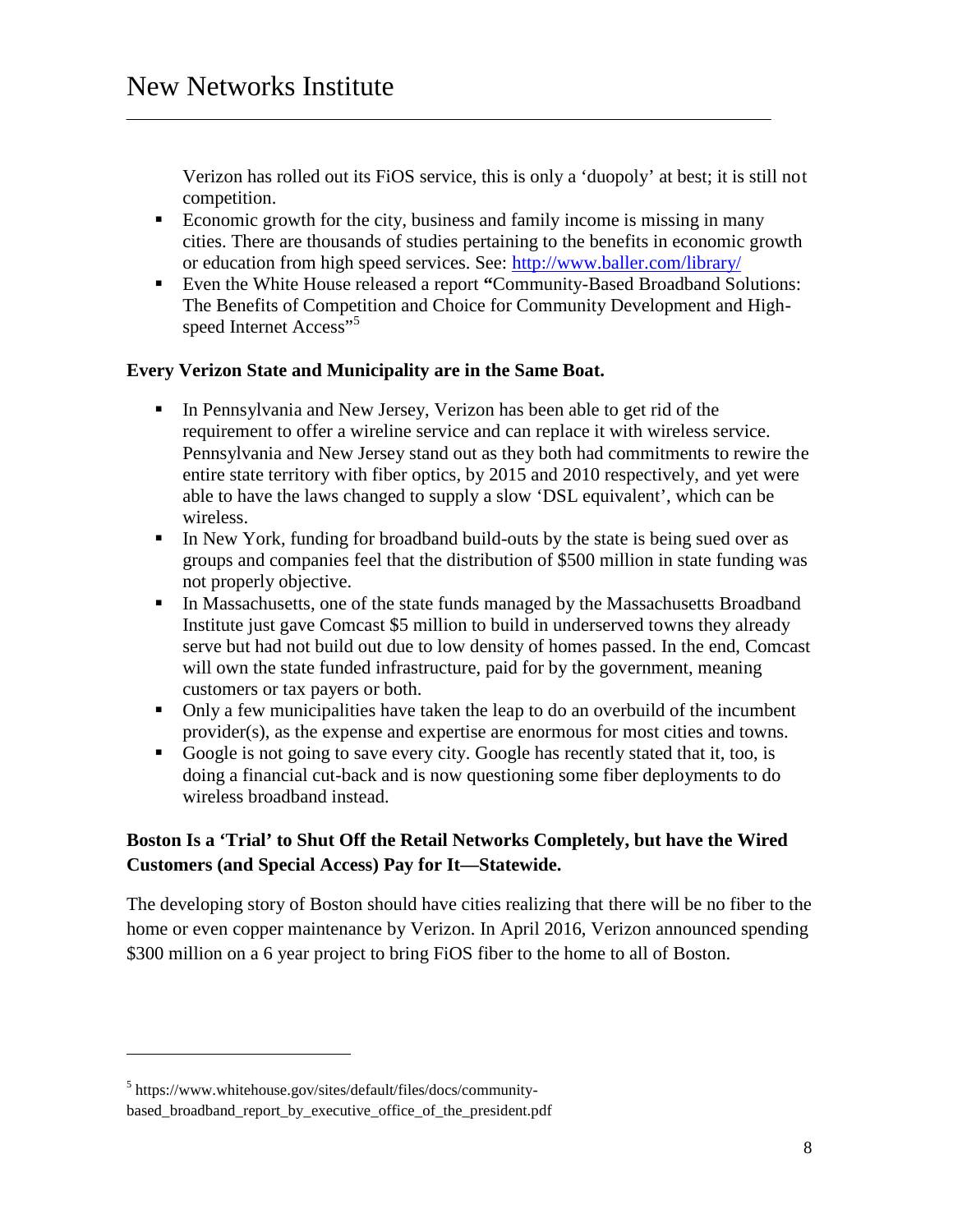Boston.com wrote:<sup>6</sup>

"Verizon to build \$300M fiber network in Boston"…"Verizon will bring its fiber-optic FiOS network to Boston over the next six years, city and company officials announced..."

Unfortunately, this does not appear to be true. Verizon plans only to do partial coverage of the city, not even all of the neighborhoods, or the surrounding towns and cities. The real plan is to test whether customers will buy wireless broadband – because it is so much more profitable.

At the Oppenheimer 19th Annual Technology Internet Communications Conference, August 9<sup>th</sup>, 2016, Timothy Horan, Oppenheimer & Co. Analyst asked Verizon:<sup>7</sup>

"So are you deploying fiber differently now in Boston than you've done for FiOS in the past? Does each small cell need like their own fiber home run to that small cell? Are you going to be deploying a lot more fiber than you have historically?"

David Small, Verizon Communications, Inc. EVP responded:

"Yes, we will. And so, as it relates to FiOS, we've announced a few of the suburb areas, for lack of a better word, for cities, sub cities that we are going to be building into. But beyond that, if you think about the use case for small cells and the coordination elements of the radio access network that need to occur between its corresponding home macro and the small cell, that suggests that, as a general rule, you need home runs from that small cell directly back to that coordinating macro-level cell site. And that's exactly what we are doing."

Thus, the networks will not be using the fiber optic deployments for FIOS. Instead, Verizon will do a bait-and-switch and run wireless services. And there is no proof that what they want to do—replace wireless for the equivalent of FiOS, will work. 5G is years away, if ever. Worse, Verizon will NOT be building out most cities and towns with wireline broadband, especially in areas it hasn't upgraded for the last decade+.

<sup>6</sup> https://www.boston.com/news/business/2016/04/12/fiber-boston-verizon

 $^7$  http://www.verizon.com/about/investors/oppenheimer-19th-annual-technology-internet-communicationsconference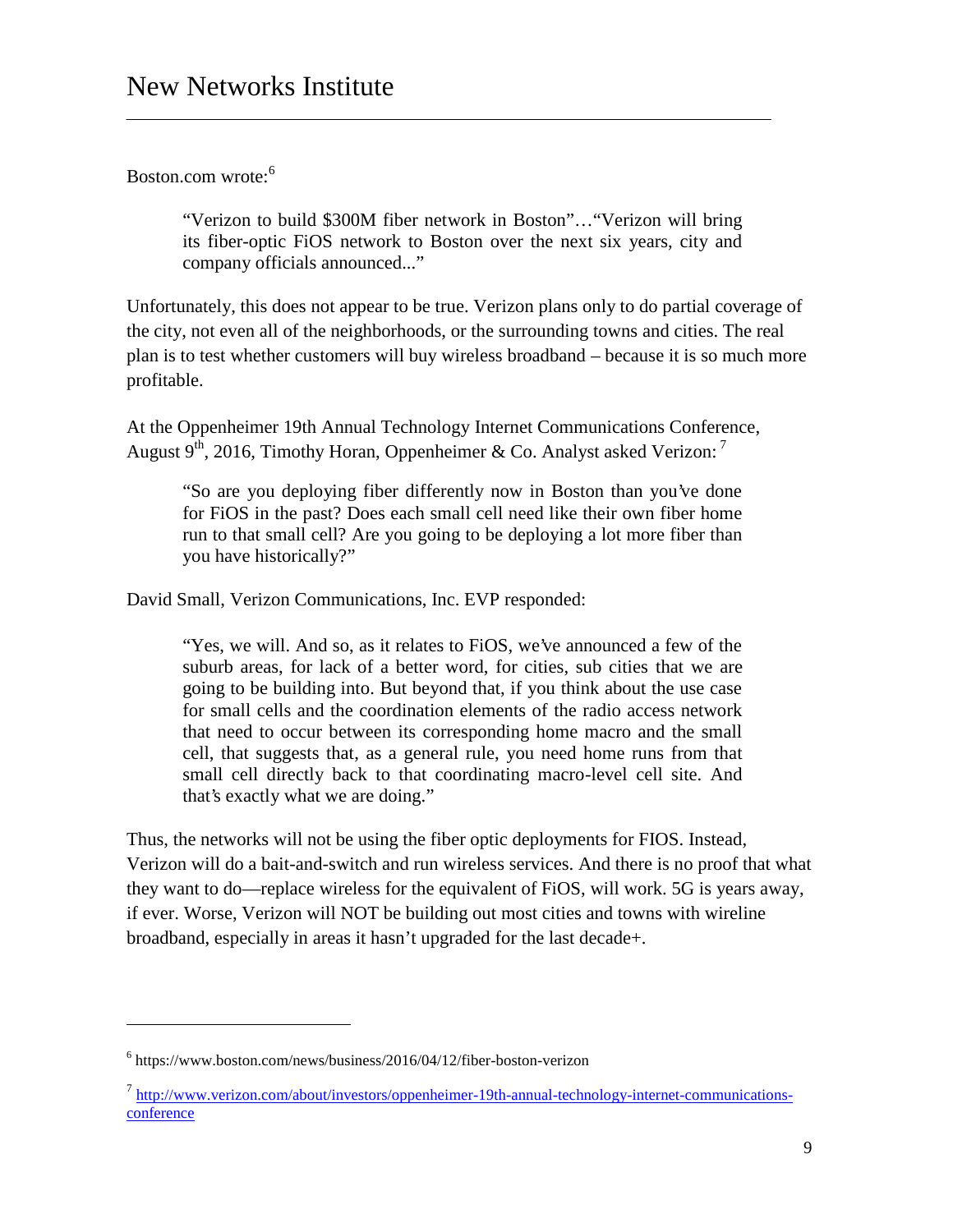Besides getting the municipalities upgraded, it is clear that examining the cross-subsidies of wireless and the other lines of business must be done. The alternative is that America is in for less service at higher costs with Verizon et al. controlling the wires as well as the wireless business.

And the prices for services, such as local phone service, are no longer based on 'fair and just' rates on all levels including Business Data Services. This also includes the rates for a competitor to rent the wires.

We believe AT&T's plans are similar, if not identical. The plan is to claim the new fiber being installed is going to the homes publicly, but more/most goes for the wireless service. And on top if this, it is funded via the wireline budgets.

What follows is a partial summary of what we have uncovered. This is followed by PART II: Data Report, which gives additional details of the information collected.

And all of this material is excerpted from: **Report III: Verizon Wireline-Wireless Cross- Subsidies.**

## **Summary of What We Found:**

- **Wireless Diverted Construction Budgets and Underpaid Access Services —** Verizon Wireless diverted the construction budgets of the state utility and local wired mostly copper-based phone customers pay for the wires to the cell towers. In just New York in 2010-2012, we estimate that Verizon's wired utility paid \$2.8 billion for these networks. Verizon Wireless was also able to underpay for use of the networks known as "special access" or "business data services", while Sprint and others were charged multiples.
- **This Happened in All Verizon States — 4 States Spent an Estimated \$5.5 Billion, 2010-2012 —** Taken from various Verizon sources for New Jersey, Pennsylvania, Massachusetts and New York, for just this three year period, it would appear that Verizon put in 12,811 cell sites (or upgrades) at a cost of an estimated \$5.5 billion.
- **Local Phone Customers Were Charged for Deployments and for Losses —** Verizon New York received multiple rate increases for "massive deployment of fiber optics" and 'losses'. Local Service now pays the majority of all expenses, including special access. As we tracked, the fiber went to the cell sites as of 2010 and the losses were created because of these underpayments and cross-subsidies.
	- Based on actual phone bills, local phone rates increased by 84% as a result of multiple rate increases from 2006-to 2014, and there were increases on all related add-on charges that went up 50-300%, like inside wire or nonpublished numbers.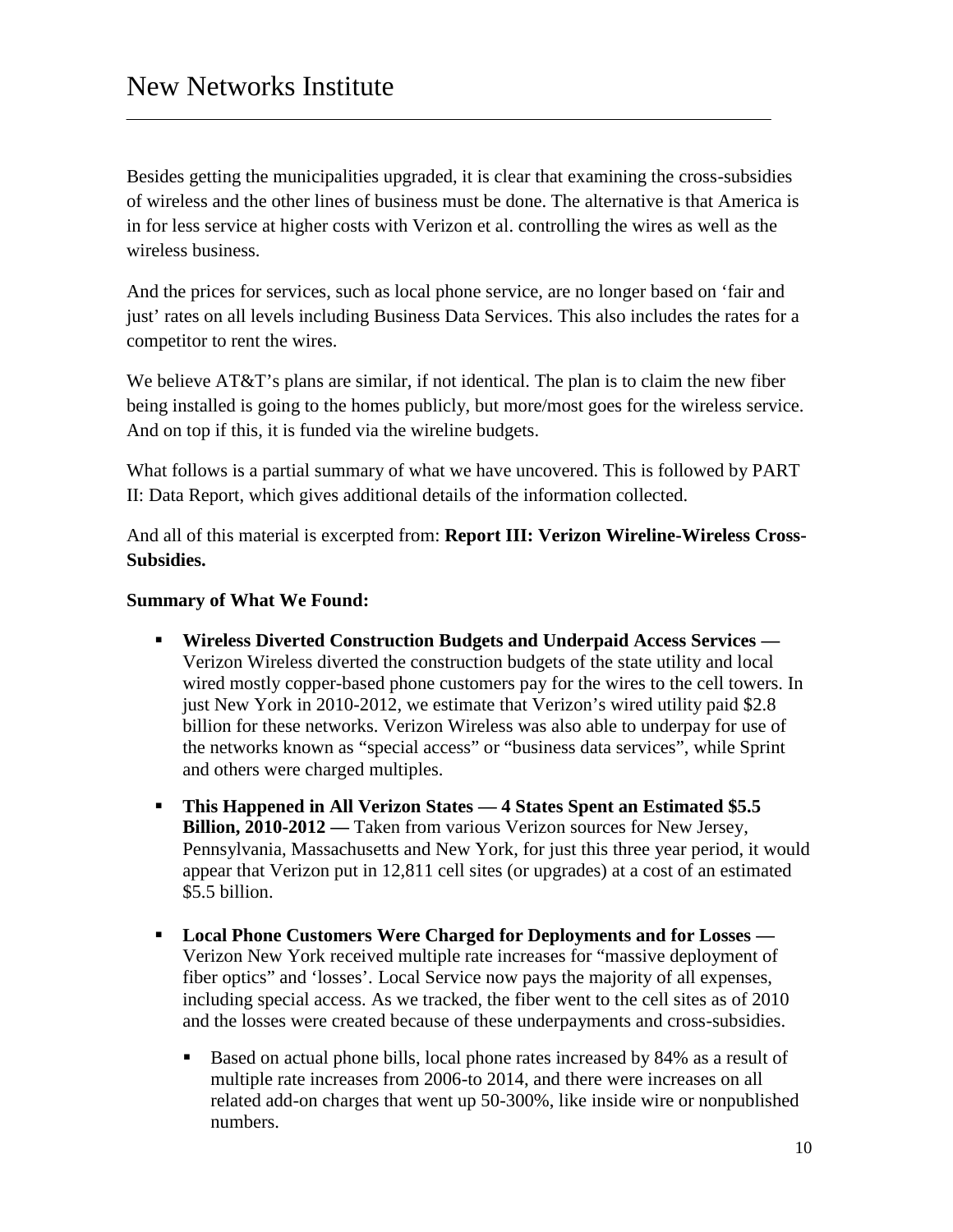- **Budgets for Municipality Builds Were Diverted to Wireless —** Specifically, every New York upstate municipality that did not get upgraded or maintained was because of this transfer of construction and other expenses. All customers and the cities were overcharged, as they not only did not get upgrades but had rate increases to pay for the wireless deployments. The data shows that this happened up and down the East Coast.
- **Verizon Wireless Is Vastly Profitable and Not Paying Most Capex —** Verizon Wireless is vastly profitable and brought in estimated revenues of \$7.6 billion in 2012, just in New York State, but spent only \$249 million or 3% of revenues on capex. In contrast, for the same year, Local Service alone paid \$1.47 billion in network costs (plant and non-specific plant) which was 116% of Local Service revenues.
- **Special Access Business Data Services and Massive Cross-Subsidies —**The FCC has a current proceeding on special access services, renamed 'Business Data Services', BDS. The FCC found that in 2013 revenue for BDS had reached \$25 billion; most surprising, this represents 60% of special access, which is mostly based on existing copper wires.
- **Part of the State Telecommunications Utility Verizon's fiber optic** deployments and special access services are all classified as "Title II", common carriage networks. In fact, all fiber being built by Verizon, including FIOS TV, are Title II and classified as business data services yet they use the identical wires that are used for phone service.
	- o "Local Service" is over copper-based "POTS", Plain Old Telephone Service lines. Verizon has stated it is no longer upgrading and maintaining these retail copper lines.
	- o According to Verizon NY's 2015 Annual Report, Local Service brought in \$1.3 billion and had an EBITDA of -132%. This is in contrast to "access" services, which were \$2.5 billion and had an EBITDA of 66%. (Special access was over \$2 billion in 2015, about 80% of access services.)

One would think that Local Service was losing money. But examining the network costs ("plant specific and non-plant specific") shows:

■ Local Service paid a whopping \$1.5 billion in network costs, yet Access services are only paying \$716 million, literally ½ of what Local Service paid—i.e., Local Service paid 117% in network expenses as compared to revenue, while Access paid just 29% of revenue for network expenses.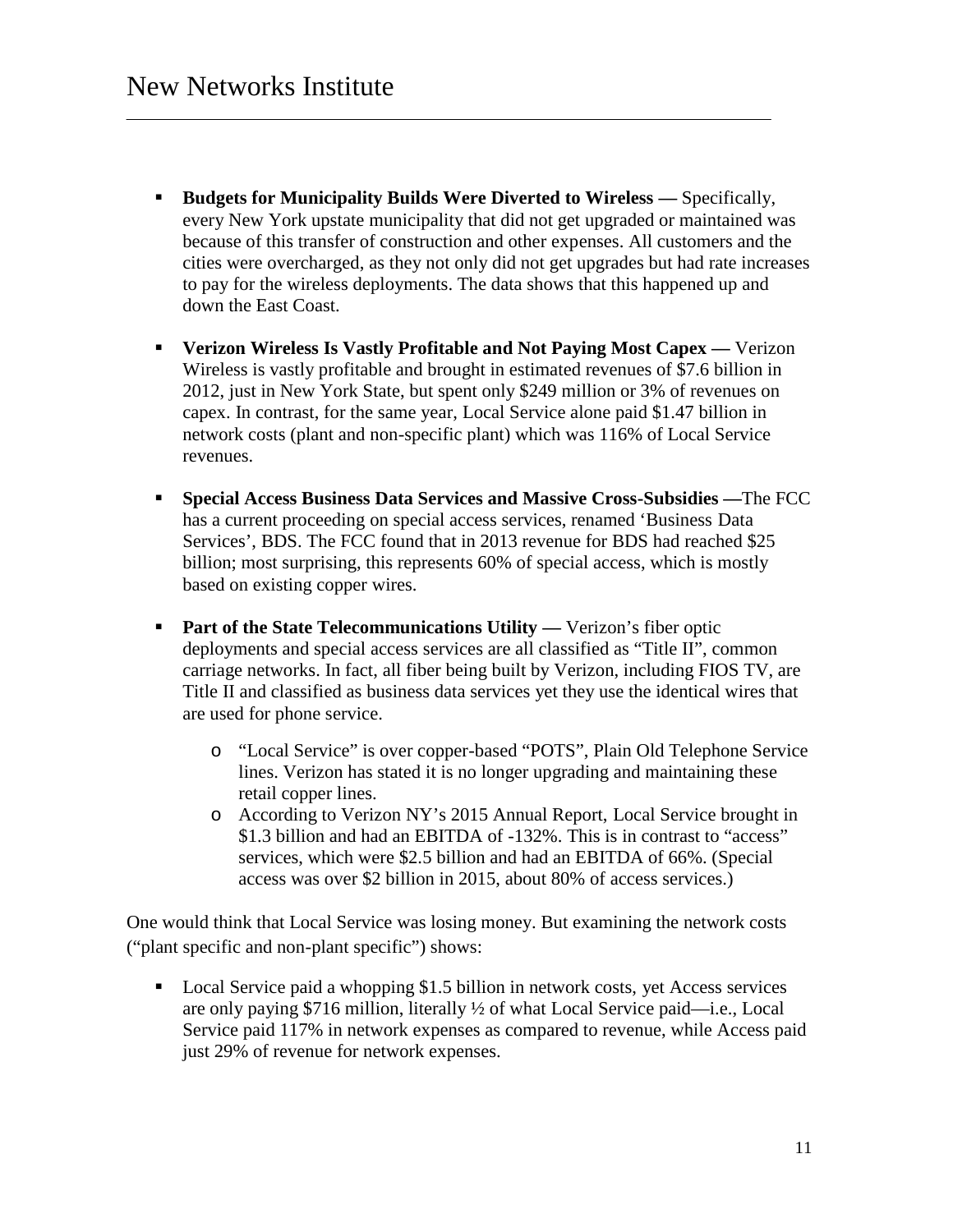How can Local Service be paying the majority of network expenses? And how can access services have a 66% EBITDA for mostly copper based services while the same wires used for Local Service have massive losses?

**The "\$200 Million Dollar" Kicker —** In September 2015, the CWA filed letters in multiple states to investigate Verizon's claims that it spent \$200 million in the last seven years on the copper networks.<sup>8</sup>

"The Communications Workers of America (CWA) today announced it is filing letters with telephone regulators in six states and Washington, DC calling on them to open investigations into the deterioration of Verizon's copper landline networks. In July [2015], Verizon admitted in a letter to the FCC that it had only spent \$200 million over the last seven years to maintain its copper landline network in eleven states and the District of Columbia."

While Verizon claims that this admission was taken out of context, the data clearly shows that Verizon's "copper networks" have been funding other lines of business, and not the maintenance and repair of the copper networks.

- **No Regulator has Examined Any of these Issues with Audits —** No regulator has even asked Verizon for total revenues in the state and total capex. There have been no audits of the affiliate transactions for over a decade+ in any state or at the FCC.
- **The Majority of the Access Lines Are Not Counted —** Verizon et al claims that they are 'losing lines', but they has been able to manipulate the accounting so that the 'special access' service lines, or the FiOS fiber optic lines or DSL, among other services, are not counted. This has been done to claim that the phone networks are unprofitable. In truth, access lines have had major growth over the last decade.

<sup>8</sup> http://district1.cwa-

union.org/news/entry/cwa\_calls\_for\_regulators\_to\_investigate\_verizons\_refusal\_to\_invest\_in\_landl-d1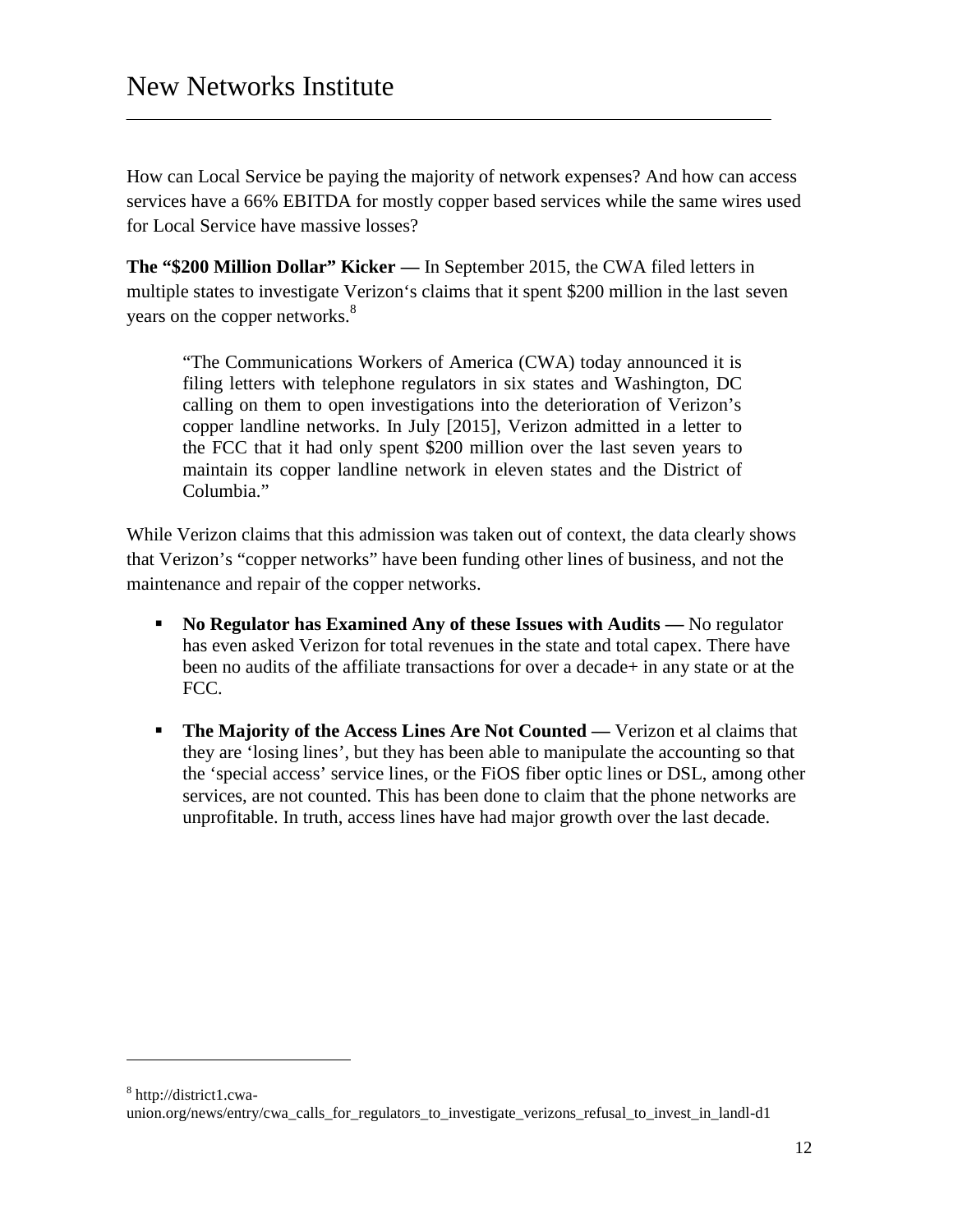# **PART II: Data Report**

#### **Sources and Important Points**

- **State Annual Reports** We focus on Verizon NY, the telecommunications state-based utility because New York is the only state that requires a complete annual report that is available to the public. But it has only been posted starting in 2009. Also, it does not account for all revenues or expenses of Verizon NY.
- **SEC-based 4th Quarter Results** From 2009-2010, Verizon published SEC-based state-based consolidated financials; these do not match the state-based utility information. The data we present about Sprint was only published in these reports for these years.
- **FIOA Requests** Other states have partial data collected or can be obtained via FIOA requests, but most states stopped collecting primary, basic data that is public.
- **Verizon Press Releases, Investor Transcripts, FCC and State filings, etc.** were used, including the material presented by Verizon's state-based utilities and the subsidiaries, including Cellco Partnership.
- **Extensive Interviews** were conducted with Verizon union and executive staff.
- **MISSING** We know of no state that requires similar annual reports and data from AT&T or CenturyLink.
- **MISSING** The last available data from the FCC is 2007; the FCC stopped collecting basic information as part of the "Statistics of Common Carriers", which was started in 1939. It was a summary of the state-based utilities, such as Verizon New York, and was a summary of the FCC's Automated Reporting Management Information System (ARMIS) data.

## **Companies and Regulators**

- Verizon Communications, Inc. is a holding company and controls hundreds of subsidiary companies, which include Verizon Online to AOL. Verizon also has hundreds of investments and partnerships in over 150 countries.
- Verizon Wireless (VW) At the time, 2009-2012, Verizon had a joint venture with Vodaphone, an international communications company, called "Cellco Partnership", and it has a D/B/A of "Verizon Wireless".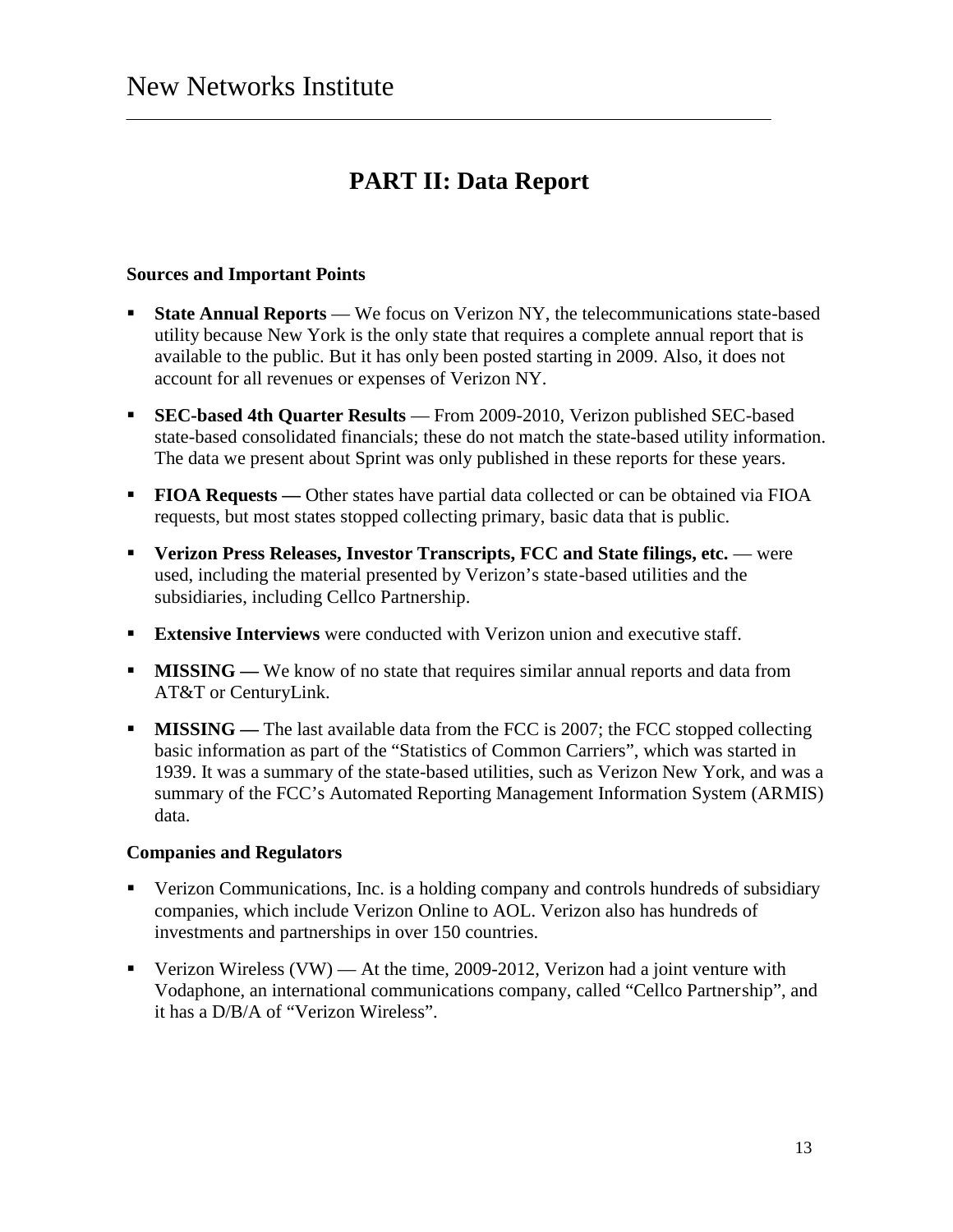- Verizon New York, New Jersey, et al., are state-based utilities.
- The FCC regulates 'interstate' telecommunications and has made broadband and IP interstate. Special access services, renamed "business data services", are also classified as interstate.
- The NY State Public Service Commission regulates 'intra-state' services, which includes local service and the wires.

There have been no audits or investigations by any regulatory body of the affiliate transactions or the lines of business between and among the state based utility.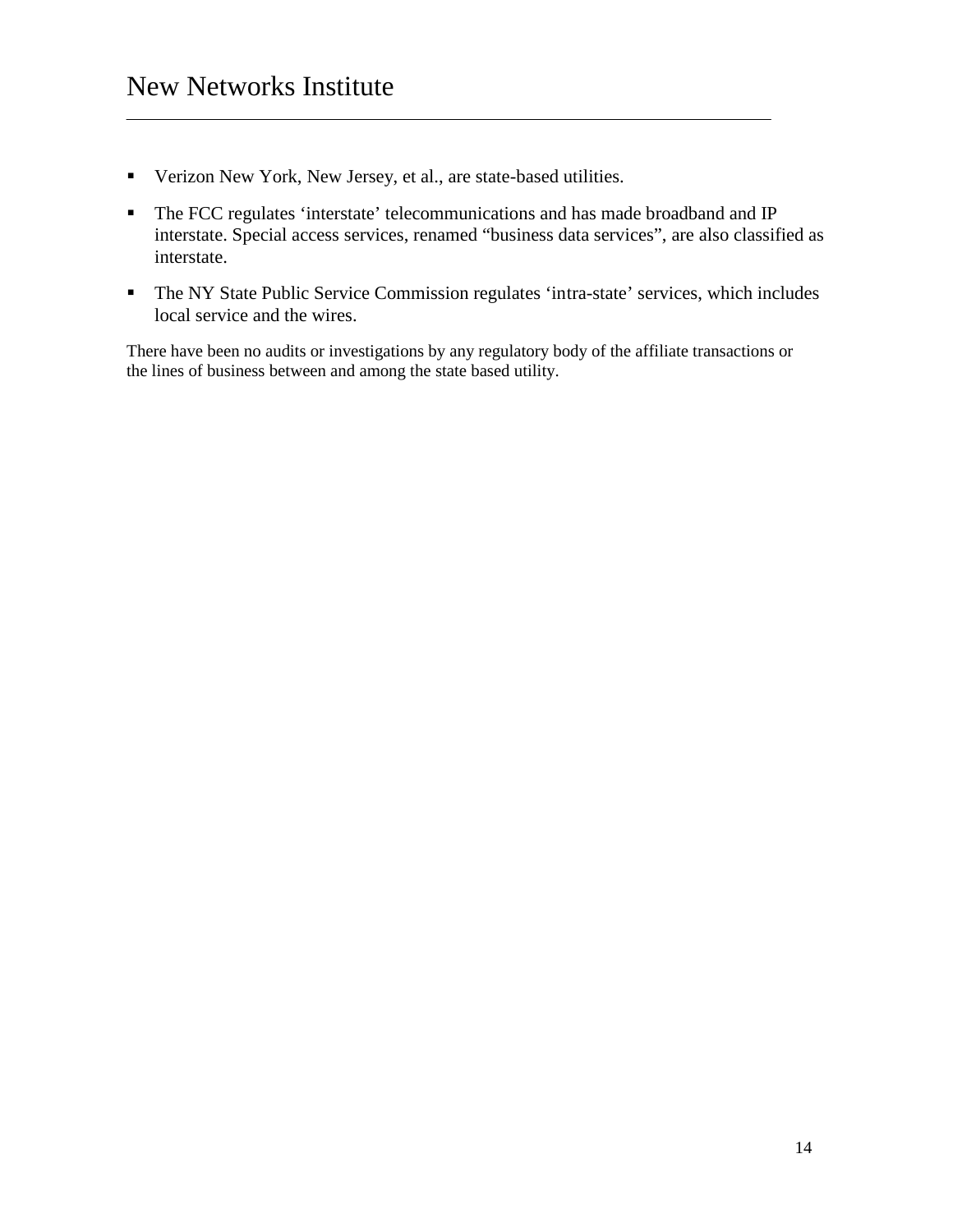# **PART II: Data Report**

## **Discussion**

## **1) Proving Verizon Wireless Cell Sites Were Charged to the Wireline Capex Budget**

From the statements made by senior management, the press releases, and an investigation by the New York Attorney General's Office, there is no doubt that Verizon Wireless DID NOT and is NOT paying most of the capital expenditures, but has dumped this expense into the wireline networks.

#### **1.1 Verizon's CFO Said Wireless Expenses are in the Wireline Budget.**

Verizon's CFO, Fran Shammo, stated in a 2012 investor meeting that the wireline networks were funding wireless deployments. $^{11}$ 

"The fact of the matter is Wireline capital — and I won't get the number but it's pretty substantial — is being spent on the Wireline side of the house to support the Wireless growth. So the IP backbone, the data transmission, fiber to the cell, that is all on the Wireline books but it's all being built for the Wireless Company."

#### **1.2 Verizon's Press Releases: Cell Sites are Part of the Wireline Construction.**

Verizon NY's press releases from 2010-2012 also establishes that the wireless cell sites are part of the wired infrastructure expenditures. The Verizon 2010 headline reads:

"Verizon Spent More Than \$1.4 Billion in New York's Landline Telecommunications Infrastructure in 2010."

This release clearly establishes that for the year 2010, Verizon spent \$1.4 billion on wireline construction in New York State, and part of the focus was FiOS TV. But there were also 2,800 cell sites being put up as part of the wireline network.

"Deployment of fiber-optic links to wireless providers' cell sites throughout New York as these carriers expand their infrastructure to meet ever-growing demand for wireless broadband and advanced 4G services. In 2010, Verizon deployed fiber optics to connect more than 2,800 of these sites."

<sup>&</sup>lt;sup>11</sup> http://www22.verizon.com/investor/DocServlet?doc=goldman\_vz\_transcript\_092012.pdf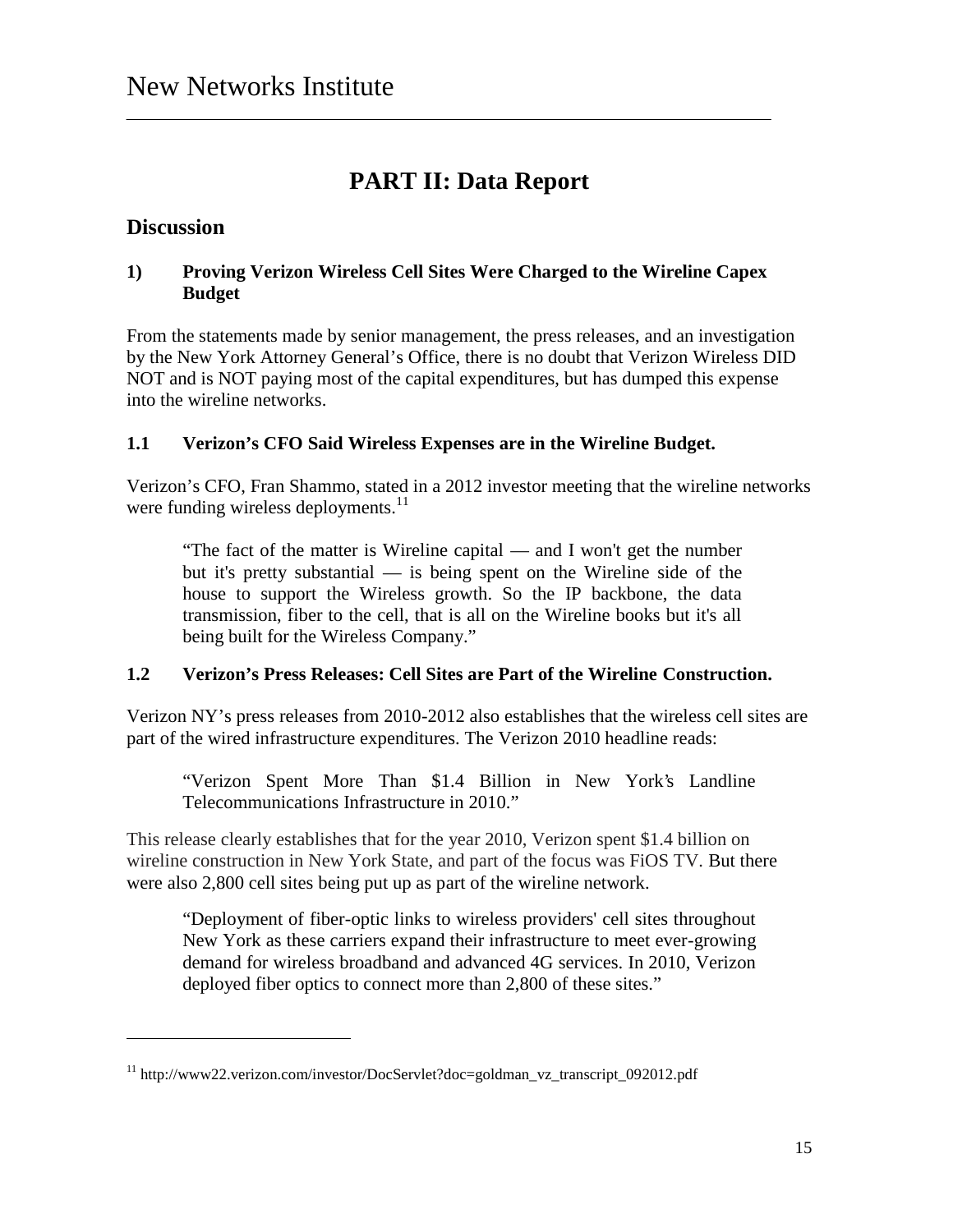## **1.3 AT&T Said that its Wireless Expenses are in the Wireline Budget.**

AT&T is using the same accounting game. Bill Smith, President, Technology Operations, AT&T, at the Wells Fargo 2016 Convergence & Connectivity Symposium, June 21, 2016, made clear that the wireline side of the business has been funding the wireless build outs.<sup>12</sup>

"I came more from the wire line business and had always a little bit of frustration for me because for many years before I picked up operations in construction and everything for the wireless side of the business, in the wire line world, I was spending a lot of money that was directly supporting the wireless operation, but it showed up as wire line spend. So we're not that good at allocating those expenditures."

#### **1.4 The New York State Attorney General's Office Found that 75% of the Wireline Capex Went to Wireless and FIOS in 2011.**

The New York State Attorney General's Office found that 75% of Verizon NY's capital expenditures for Local Service had been diverted to fund FiOS and the wireless networks.<sup>13</sup>

"Verizon New York's claim of making over a 'billion dollars' in 2011 capital investments to its landline network is misleading. In fact, roughly three-quarters of the money was invested in providing transport facilities to serve wireless cell sites and its FiOS offering. Wireless carriers, including Verizon's affiliate Verizon Wireless, directly compete with landline telephone service and the company's FiOS is primarily a video and Internet broadband offering… Therefore, only a fraction of the company's capital program is dedicated to supporting and upgrading its landline telephone service."

## **2) We Know the Number of the Sites, the Estimated Costs of a Verizon Cell Site, and Verizon Wireless and Verizon Wired Capex Expenditures.**

## **2.1 Verizon New York Put in Over 5,515 Cell Sites from 2010-2012**

In a three year period, Verizon New York put in 5,515 cell sites, based on Verizon's state based annual press releases, and most, if not all were for Verizon Wireless. (In New York, Verizon stopped disclosing the number of cell sites being constructed post-2012.)

<sup>&</sup>lt;sup>12</sup> http://seekingalpha.com/article/3983460-ts-t-management-presents-wells-fargo-2016-convergence-andconnectivity-symposium-transcript?part=single

<sup>&</sup>lt;sup>13</sup> http://documents.dps.ny.gov/public/Common/ViewDoc.aspx?DocRefId=%7B0E651477-2AFC-4984-909C-1EB30F708BBA%7D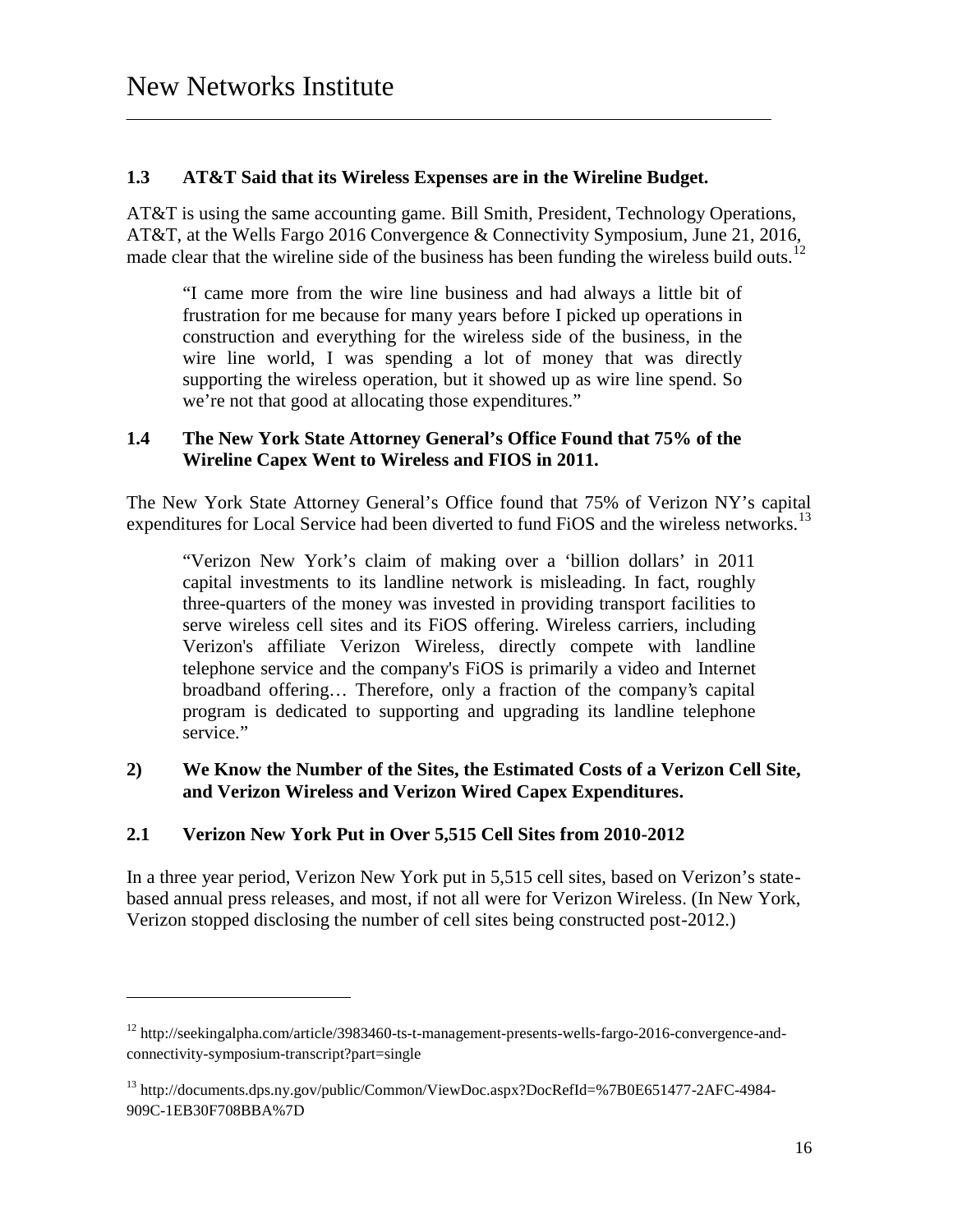## **EXHIBIT 1**

#### **Verizon New York's New Cell Sites Paid for by Wireline 2010-2012**

|                                                  | 2010  | 2011  | 2012 | <b>Total</b> |  |  |
|--------------------------------------------------|-------|-------|------|--------------|--|--|
| <b>New York</b>                                  | 2,800 | 1,848 | 867  | 5,515        |  |  |
| Source: Verizon New York, New Networks Institute |       |       |      |              |  |  |

## **2.2 Each Cell Site Build Out Costs Average \$432,000 or More.**

Using multiple sources, including information supplied to the FCC in proceedings for the creation of a national first responder wireless network (FirstNet), and various interviews with telco union and executive staff, including independent contractors, we found that the average costs per site came to \$432,000 in 2007-2012.

## **EXHIBIT 2 Average Accounting Per Wireless Cell Site, 2007-2012**

|               | <b>Cost Per Site</b>                                                |  |
|---------------|---------------------------------------------------------------------|--|
| Average       | \$431,980                                                           |  |
| and the state | $U \cdot \cdot \cdot$ $TCT \cdot M \cdot M \cdot M \cdot M \cdot M$ |  |

*Source: Verizon, FCC, New Networks Institute*

This information was created and published in 2010, and the capacity required and speed needed has dramatically changed since then. According to a former Verizon executive, the cell sites (and the associated fiber optic deployment) could cost upwards of one million dollars each**.**

## **2.3 Verizon NY Could Have Spent an Estimated \$2.8 Billion, in Just NY State, and in Just Three Years, on 5,515 Cell Site Deployments.**

The following are hard facts and educated estimates based on Verizon New York's wireline construction budgets and Verizon press releases.

Verizon New York put in 5,515 cell sites as part of the wireline capital expenditures from 2010-2012. Based on our cell site cost model, Verizon New York spent \$2.8 billion on these deployments. "Verizon NY Capex" are the actual capital expenditures, based on Verizon New York's Annual Reports. When comparing this, it would appear that Verizon New York, the wired utility, had about 80% of the construction budget diverted to fund these wireless buildouts over this three year period.

We note there is some discrepancy between Verizon's press releases and the information that appears in the annual reports. The differences are \$200 to \$400 million annually above the financial reports. This would be the case in 2010, where the estimates of the capex to build the tower was more than the state annual report supplied capex.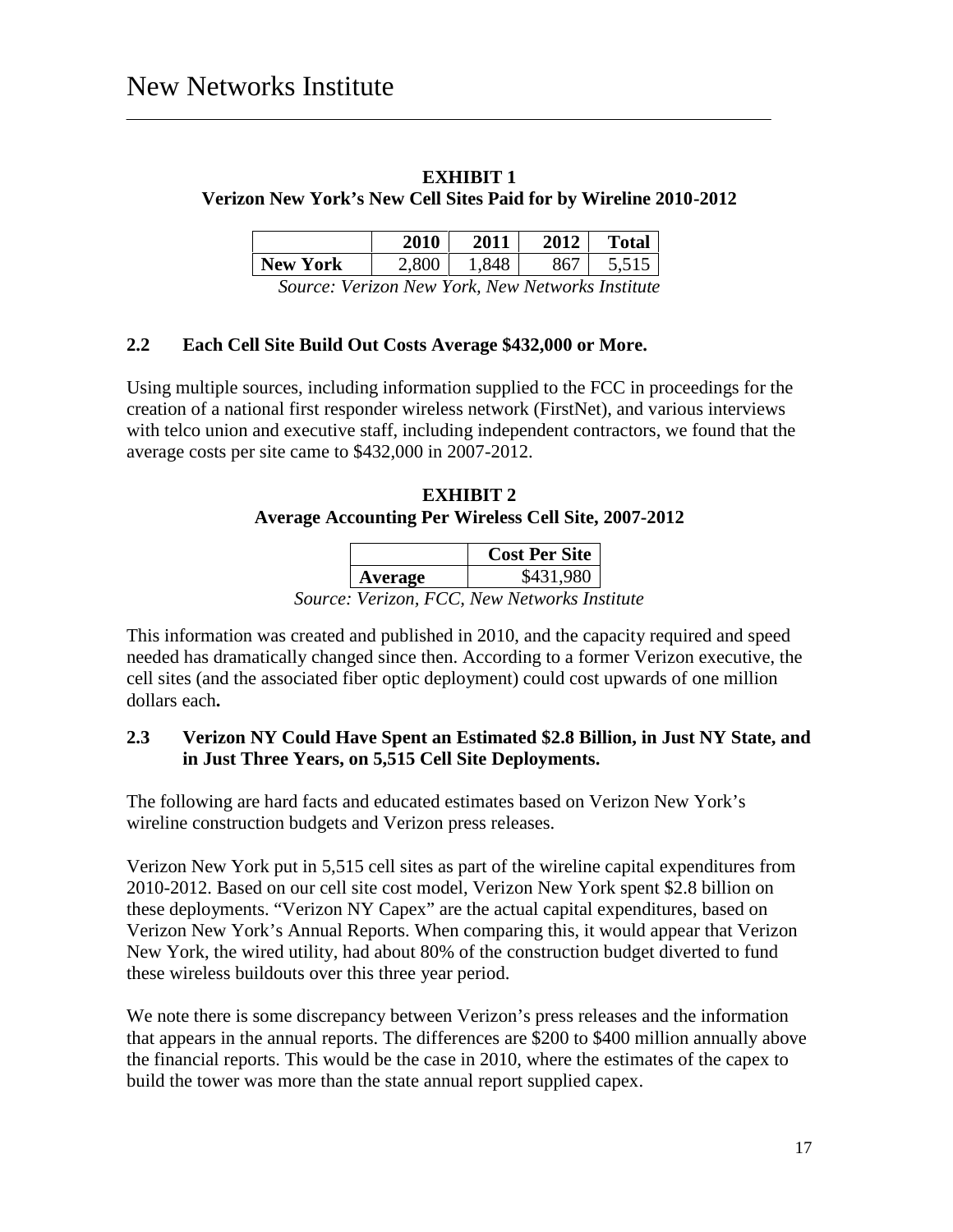| 2010-2012                     |                 |                 |                 |                 |  |  |  |  |
|-------------------------------|-----------------|-----------------|-----------------|-----------------|--|--|--|--|
|                               | <b>2010</b>     | 2011            | 2012            | 3-Year Total    |  |  |  |  |
| <b>Cell Sites</b>             | 2,800           | 1.848           | 867             | 5,515           |  |  |  |  |
| <b>Cell Construction Est.</b> | \$1,439,200,000 | \$949,872,000   | \$445,638,000   | \$2,834,710,000 |  |  |  |  |
| <b>Verizon NY Capex</b>       | \$1,203,000,000 | \$1,137,000,000 | \$1,141,000,000 | \$3,481,000,000 |  |  |  |  |
| Cell Const. as % of           |                 |                 |                 |                 |  |  |  |  |
| <b>Verizon NY Capex</b>       | 120%            | 84%             | 39%             | 81%             |  |  |  |  |

**EXHIBIT 3 Verizon Wireless Expenses to Build Cell Sites, and VNY Wireline Capex,**

*Source: Verizon New York, New Networks Institute*

Also, it is clear that the company decided to completely shift gears to do the build out of the cell sites, and went whole hog in 2010, then reducing the number year by year.

#### **There Are Multiple Problems with this Financial Shell Game.**

#### **3) This Is Not Just a Verizon New York Issue — Four States Examined**

From 2010-2012, in just 4 states — Massachusetts, Pennsylvania, New Jersey and New York, Verizon put in 12,811 sites, using the same plan; i.e. taking the existing construction budgets that are supposed to be for maintenance and upgrades of the state utility, and using it to roll out a new wireless network, which started in earnest in 2010.

| <b>EXHIBIT 4</b>                                                                |
|---------------------------------------------------------------------------------|
| Verizon's New Cell Sites, Four States, In the Wireline Capex Budgets, 2010-2012 |
|                                                                                 |

|                      | Tiques are <i>Esumates</i> |       |       |              |  |  |
|----------------------|----------------------------|-------|-------|--------------|--|--|
|                      | 2010                       | 2011  | 2012  | <b>Total</b> |  |  |
| <b>New York</b>      | 2,800                      | 1,848 | 867   | 5,515        |  |  |
| <b>New Jersey</b>    | 1,660                      | 1,100 | 310   | 3,070        |  |  |
| <b>Massachusetts</b> | 1,092                      | 815   | 358   | 2,265        |  |  |
| Pennsylvania         | 881                        | 581   | 498   | 1,960        |  |  |
| <b>Total</b>         | 6,433                      | 4,344 | 2,033 | 12,811       |  |  |

*Source: Verizon New York, New Networks Institute*

For just this three year period, it would appear that Verizon put in 12,811 cell sites (or upgrades) at a cost of an estimated \$5.5 billion dollars. (Obviously, the totals per year would also be estimates if one of the data points is based on an estimate.)

Verizon was vague about the deployments in New York and other states, starting in 2013; but in at least two states where Verizon was able to erase the obligations to do fiber to the home, Pennsylvania and New Jersey, the company appears to have used the wireline budgets to put in more cell sites. In just New Jersey, in just 2014, Verizon put in 579 new cell sites.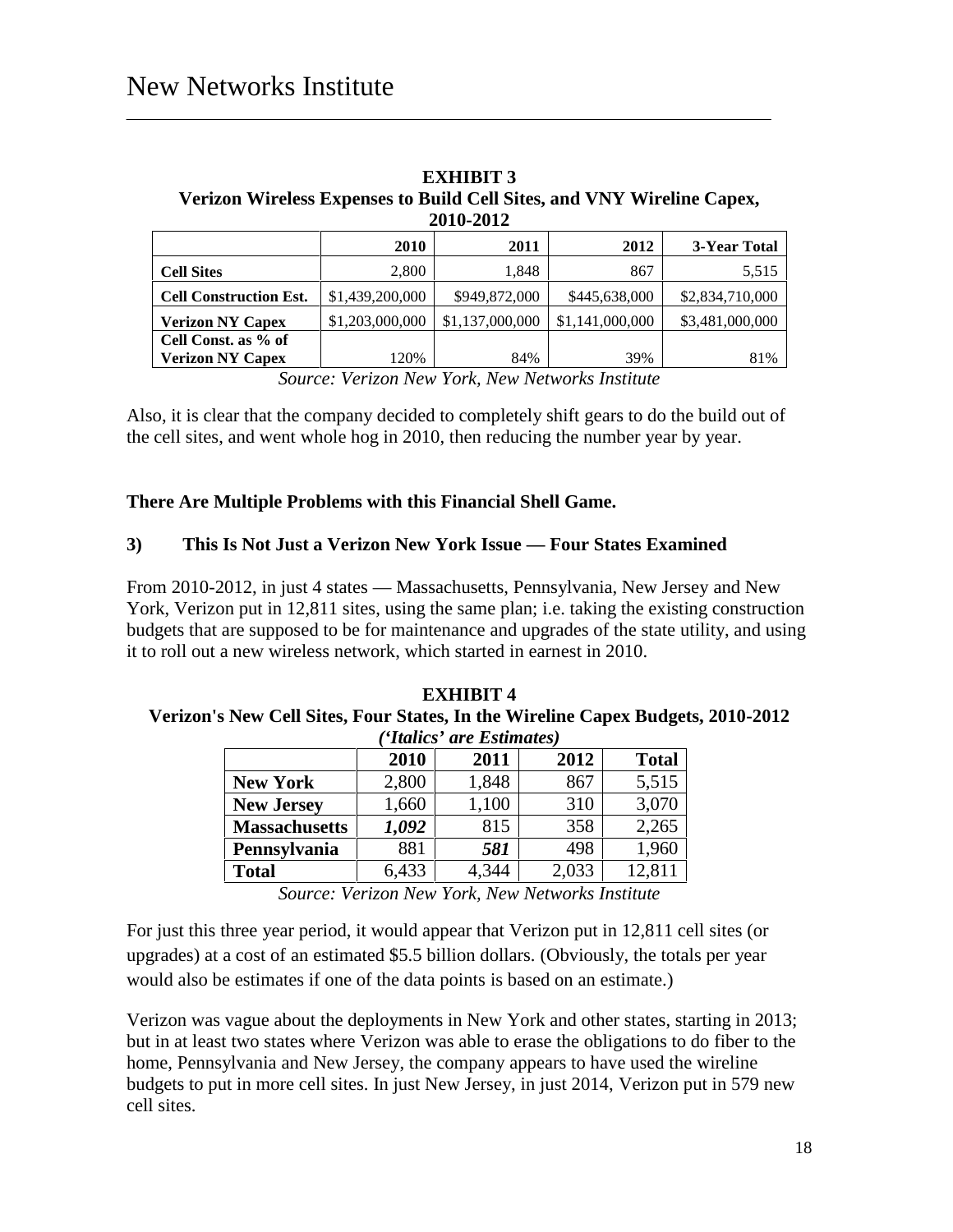Verizon New Jersey's press release, April  $23<sup>rd</sup>$ , 2015

**"Building the Networks of the Future: Verizon Invested More Than \$547 Million in New Jersey's Wireline Telecom Infrastructure in 2014."**

"Verizon's Major 2014 Wireline Infrastructure Programs

**Placement of fiber-optic cable to 579 new cell towers to deliver 4G** LTE wireless service across the state."

## **4) Verizon NY Charged Local Phone Customers for the Deployment of Fiber Optic Networks.**

First and foremost, all NY local phone customers were charged multiple rate increases for "massive deployment of fiber optics" and 'losses'. Customers were not supposed to be charged for putting in fiber optic wires for the wireless company.

## **4.1 Verizon Was Allowed to Classify the Fiber Optics as 'Title II' and Part of the State Utility.**

In 2005, Verizon was able to convince the state that the fiber optic wires were just an extension of the existing, Title II, common carrier, telecommunications networks. The following excerpt is from a cable franchise application for the Town of New Castle, New York, but it is common in many of the Verizon NY applications.<sup>14</sup>

> On June 15, 2005, the New York Public Service Commission ("NY PSC") "declared that Verizon NY's FTTP upgrade is authorized under its existing state telephone rights because the upgrade furthers the deployment of telecommunications and broadband services, and is consistent with state and federal law and in the public interest." The NY PSC determined that, unlike a company seeking to build an unfranchised cable television system, Verizon NY already has the necessary authority to use the rights-of-way to provide telecommunications service over its existing network. See Declaratory Ruling on Verizon Communication, Inc.'s Built-Out of its Fiber to the Premises Network, NY Public Service Commission, Case 05-M-0520/05-M-0247, June 15, 2005 at 4.

As more fully described in Exhibit 1, Verizon NY maintains that it is constructing its FTTP network pursuant to its authority as a common carrier under Title II of the Communications Act of 1934, as amended, and Section 27 of the New York Transportation Corporations Law. For this reason and others, certain terms and conditions may differ between the incumbent cable provider's franchise and Verizon NY's franchise.

 $14 \text{ http://mynewcastle.org/wp-content/uploads/2016/04/Verizon-application.pdf}$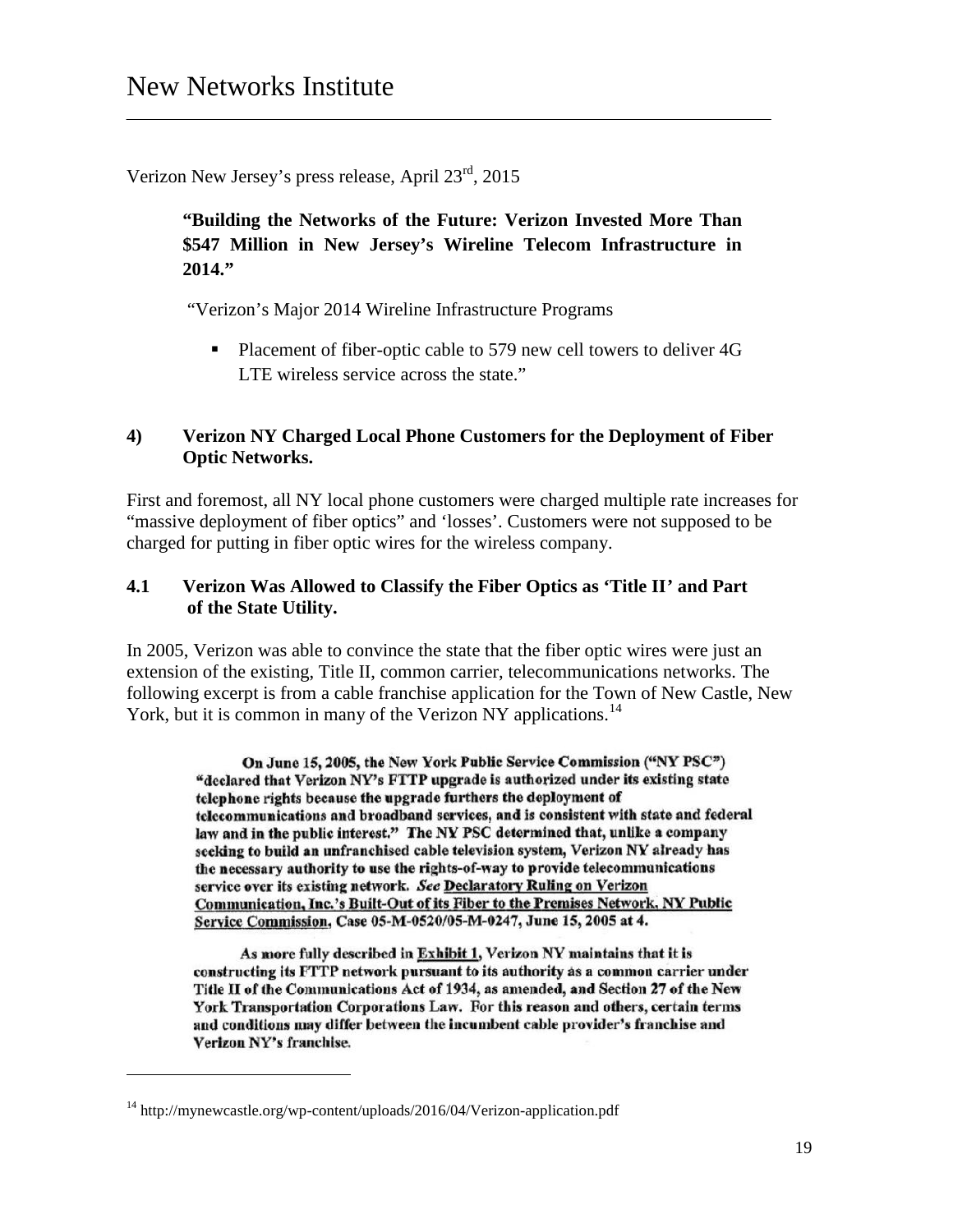## **4.2 Verizon New York was Granted Multiple Rate Increases for "Massive** Deployment of Fiber Optics" and 'Losses'.

In New York State, this change to classify FiOS as a Title II network was accompanied by new deregulation that gave Verizon the ability to charge local phone customers for the fiber optic upgrades. However, Verizon had financial losses that were also used as an excuse to raise Verizon's local phone rates.

In June 2009, the NYPSC granted Verizon NY its third rate increase since 2006 for residential phone customers. The NYPSC press release explains the rate increase were due to "massive deployment of fiber optics" and because VNY was "in need of financial relief" due to claimed major losses: $15$ 

"We are always concerned about the impacts on ratepayers of any rate increase, especially in times of economic stress,' said Commission Chairman Garry Brown. 'Nevertheless, there are certain increases in Verizon's costs that have to be recognized. This is especially important given the magnitude of the company's capital investment program, including its *massive deployment of fiber optics* in New York. We encourage Verizon to make appropriate investments in New York, and these minor rate increases will allow those investments to continue'." (Emphasis added).

The NYPSC Order also indicates the Commission granted the rate request because VNY was claiming major financial losses.

"Verizon's financial condition is 'relevant' when the Commission considers pricing changes because the state has an interest in a viable company.... there seems to be little question that the company is in need of financial relief; Verizon reported an overall intrastate return of a negative 4.89% in 2006 and its reported intrastate return on common equity was a negative 73.6%."

"For 2007, Verizon reported an overall intrastate return of negative 6.24% and a return on common equity of negative 46.0%."

NOTE: Each state is different; however, it appears that every Verizon state granted deregulation multiple times in the name of broadband, starting in the 1990's, and many

<sup>&</sup>lt;sup>15</sup> CASE 09-C-0327 – Minor Rate Filing of Verizon New York Inc. to Increase the Monthly Charges for Residence Local Exchange Access Lines (1MR and 1FR) by \$1.95 per month. NY State Public Service Commission, June  $18<sup>th</sup>$ , 2009

https://www3.dps.ny.gov/pscweb/WebFileRoom.nsf/Web/B849A020314983A3852575D900530827/\$File/pr 09054.pdf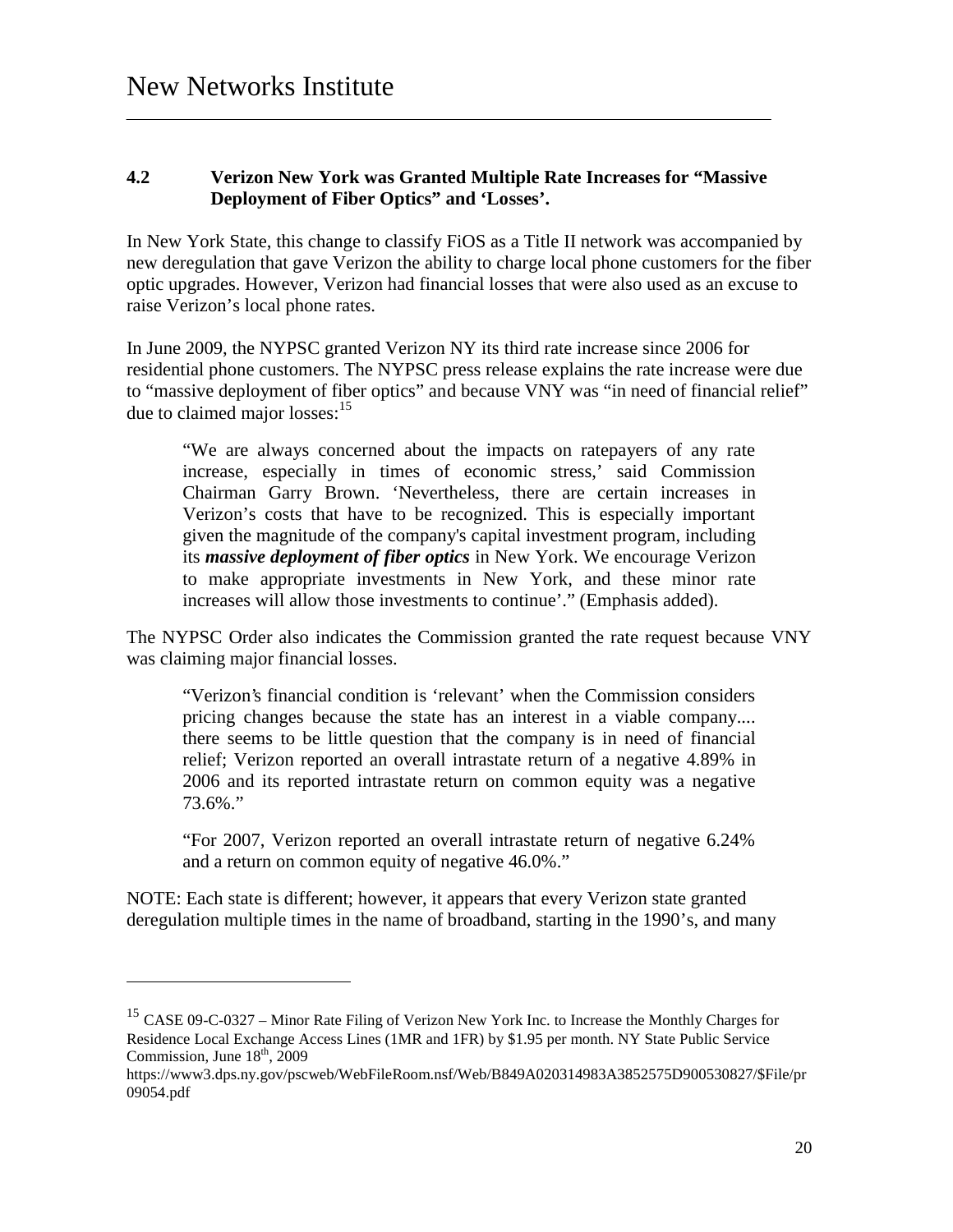added more deregulatory freedom after Verizon's FiOS deployment was announced in 2004.

## **5) Verizon Wireless's Estimated Construction Expenditures in NY State Do Not Cover the Construction Cost.**

One question that arises: Why didn't the wireless company, Cellco Partnership, pay for the capital expenditures? Verizon Wireless put out releases about what it was doing in New York (and other states).

|                                   | 2010            | 2011            | 2012            |
|-----------------------------------|-----------------|-----------------|-----------------|
| <b>Wireless NY Subscribers</b>    | 8,917,200       | 9,413,500       | 9,823,000       |
| <b>Wireless Revenue NY</b>        | \$6,340,700,000 | \$7,015,400,000 | \$7,586,800,000 |
| Capex                             | \$214,000,000   | \$158,000,000   | \$249,000,000   |
| <b>Capex compared to Revenues</b> | 3.38%           | 2.25%           | 3.28%           |

**EXHIBIT 5 The Secret: Verizon Wireless Didn't Pay for Capex, 2010-2012**

*Source: Verizon New York, New Networks Institute*

We estimate that Verizon Wireless's revenues for NY State were \$6.3 billion in 2010 to \$7.6 billion in 2012, and that there were between 8.9 to 9.8 million subscribers.<sup>16</sup> However, Verizon Wireless's actual construction budget was miniscule, ranging from \$214 million in 2010, to \$249 million in 2012, which hovers close to 3% of revenues—and this includes some of the budget for Northern New Jersey, which Verizon Wireless has as part of the New York City Metro region.

Moreover, comparing the wireline capex estimated for the wireless buildout to the wireless capex, the wireless expenditures are a fraction of what the wireline side spent.

**6) Verizon Wireless Affiliate Transaction Payments to Verizon NY are too Small to Cover Construction and are Less than 'Market Prices' Other Competitors Pay for Access.**

## **6.1 Verizon Wireless Payments to Verizon NY Don't Cover Cell Site Costs.**

<sup>&</sup>lt;sup>16</sup> In previous reports we estimated Verizon Wireless in NY to have 7% of Verizon's national subscriber and revenues, which was based on FCC data pertaining to Verizon NY as a percentage of all access lines, minutes of use and other telecom related aggregated accounting. The FCC stopped publishing this information in 2007 However, we now use 10% of the national Verizon Wireless revenues and subscribers because incumbent wireline companies that offer wireless appear to have a larger market share in their incumbent territories than the national averages would suggest—i.e., we weighted this data slightly for Verizon New York. However, the difference could be much larger and our weighting, without other data, we consider to be conservative.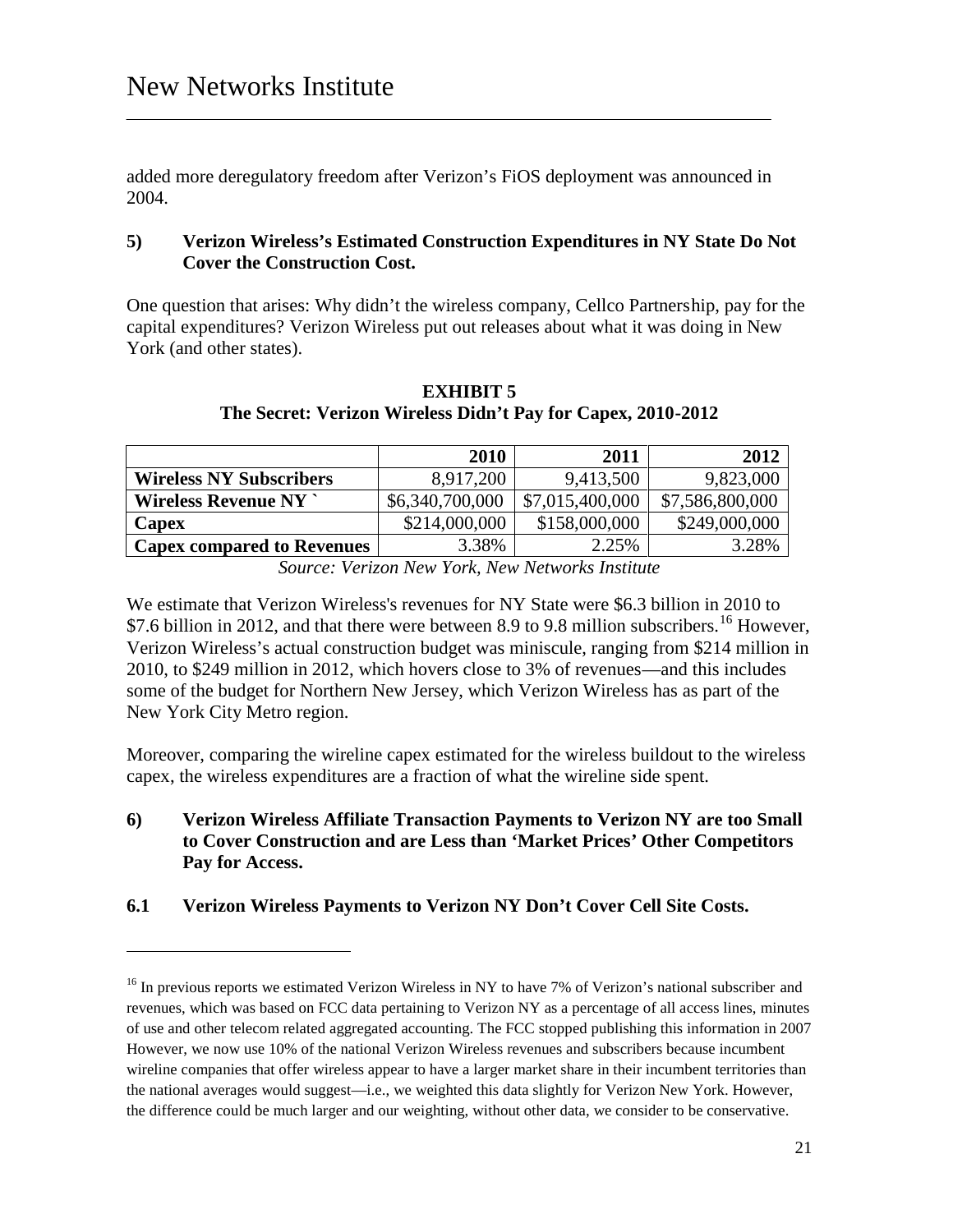The following are the actual payments by Verizon Wireless (Cellco) to Verizon NY, which are itemized as part of the 'affiliate transactions' through 2015. These payments are for special access services to use the networks and couldn't possibly cover the construction of 2,800 cell sites in 2010, for example. And while there was a slight increase from 2009 to 2010, there is little to indicate that this was part of a massive new construction plan.<sup>17</sup>

| <b>Cellco Payments to Verizon New York, 2009-2010</b> |              |          |  |                                       |  |  |        |  |
|-------------------------------------------------------|--------------|----------|--|---------------------------------------|--|--|--------|--|
| (In the Millions)                                     |              |          |  |                                       |  |  |        |  |
| 2009   2010   2011   2012   2013   2014   2015        |              |          |  |                                       |  |  |        |  |
| <b>Cellco Payments</b>                                | <b>S78</b> I | - \$95 I |  | $$27 \mid $29 \mid $83 \mid $79 \mid$ |  |  | \$60 l |  |

| <b>EXHIBIT 6</b>                                      |
|-------------------------------------------------------|
| <b>Cellco Payments to Verizon New York, 2009-2010</b> |
| $(I_1, I_2, M:11; \ldots)$                            |

*Source: Verizon New York, New Networks Institute*

#### **6.2 Cellco Payments to Verizon NY – Underpaying as Compared to Sprint**

In 2009 and 2010, Verizon New York's SEC reports listed payments by Sprint for 2009- 2010, (2010 was the last year the SEC-reports were published or public), for use of the networks, known as 'Access fees'.

**Note:** Caveats abound with this data; accuracy would demand audits.

In 2009, Sprint paid \$119 million and in 2010 paid \$104 million. Compared to Verizon and the number of estimated subscribers for these years, Sprint paid, on average, 286% more than Verizon Wireless for what appears to be the same access service.

#### **EXHIBIT 7 Comparing the Estimated Payments to Verizon NY by Verizon Cellco and Sprint, 2009-2010**

| <b>Payment to VNY</b> | 2009          | 2010          | Avg           |
|-----------------------|---------------|---------------|---------------|
| <b>Verizon Cellco</b> | \$78,000,000  | \$95,000,000  | \$86,500,000  |
| <b>Sprint</b>         | \$119,000,000 | \$104,000,000 | \$111,500,000 |
| <b>Per Subscriber</b> |               |               |               |
| <b>Verizon</b>        | \$12.50       | \$14.42       | \$13.46       |
| <b>Sprint</b>         | \$42.55       | \$33.37       | \$37.96       |
| <b>Sprint Vs VZ</b>   | 341%          | 231%          | 286%          |

*Source: Verizon New York, New Networks Institute*

 $17$  Note: The SEC state reports stopped being made available in 2010; this was the last year that Verizon itemized payments from Sprint to Verizon NY. The payments for 2011 and 2012 were from the Verizon NY Annual Report and we assume there were other payments that would make the totals for these years reflect closer to what was paid in 2010 and 2013.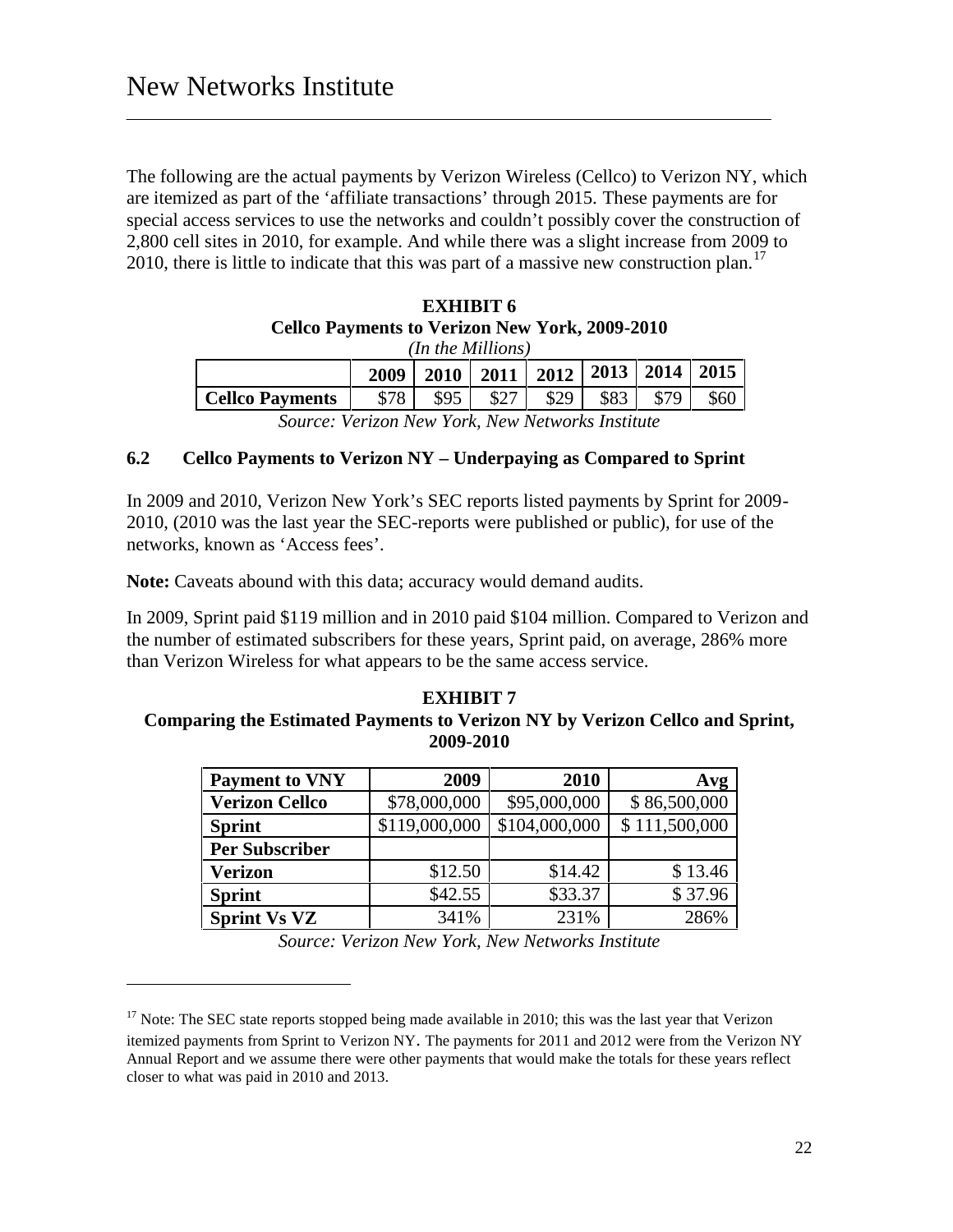This next exhibit highlights what Verizon should have paid, as an average of the two years, if Verizon paid the fees Sprint was being charged, and conversely we calculated what Sprint should have paid if they were being billed at the same rate as Verizon.

Verizon underpaid on average \$249 million per year while Sprint overpaid by \$72 million.

Nationally, Sprint was overcharged about \$1.02 billion annually, assuming that AT&T and CenturyLink used the same billing practices.

|                           | 2009            | 2010          | Average         |
|---------------------------|-----------------|---------------|-----------------|
| <b>Verizon Should Pay</b> | \$372,461,425   | \$297,566,964 | \$335,014,195   |
| <b>Sprint Should Pay</b>  | \$34,958,875    | \$44,938,488  | \$39,948,682    |
| <b>Verizon Underpaid</b>  | \$294,461,425   | \$202,566,964 | \$248,514,195   |
| <b>Sprint Overpaid</b>    | \$84,041,125    | \$59,061,512  | \$71,551,319    |
| <b>Nationwide</b>         |                 |               |                 |
| <b>Sprint Overpaid</b>    | \$1,200,587,500 | \$843,735,886 | \$1,022,161,693 |

**EXHIBIT 8 Verizon Wireless and Sprint Under and Overpayments, 2009-2010**

*Source: Verizon New York, New Networks Institute*

## **7) Local Phone Customers Were Overcharged by Cross-Subsidies to Fund Special Access.**

It is impossible to parse out the moving parts of the cross-subsidies that made Local Service appear unprofitable, which was then used to make the claims that the networks should not be upgraded, that the copper networks should be shut off, and that there should be a shift—to have customers force-marched onto wireless services. But the most recent data—released in June 2016, the 2015 Verizon NY Annual Report, gives us an indication of just how out of whack and deceptive this entire cross-subsidy scheme really is.

In New York alone:

- Verizon Wireless underpaid capex expenses for wireless networks as well as underpaid access fees, which would show up as an underpayment of expenses in the Verizon NY accounting, thus lowering the revenue of Verizon NY.
- At the same time, the expenses would have to show up somewhere for the capex; in this case some/much of it appears to be directly charged to the local service customer.
- But special access services itself also was able to manipulate the accounting so that the expenses would not be charged to this line of business.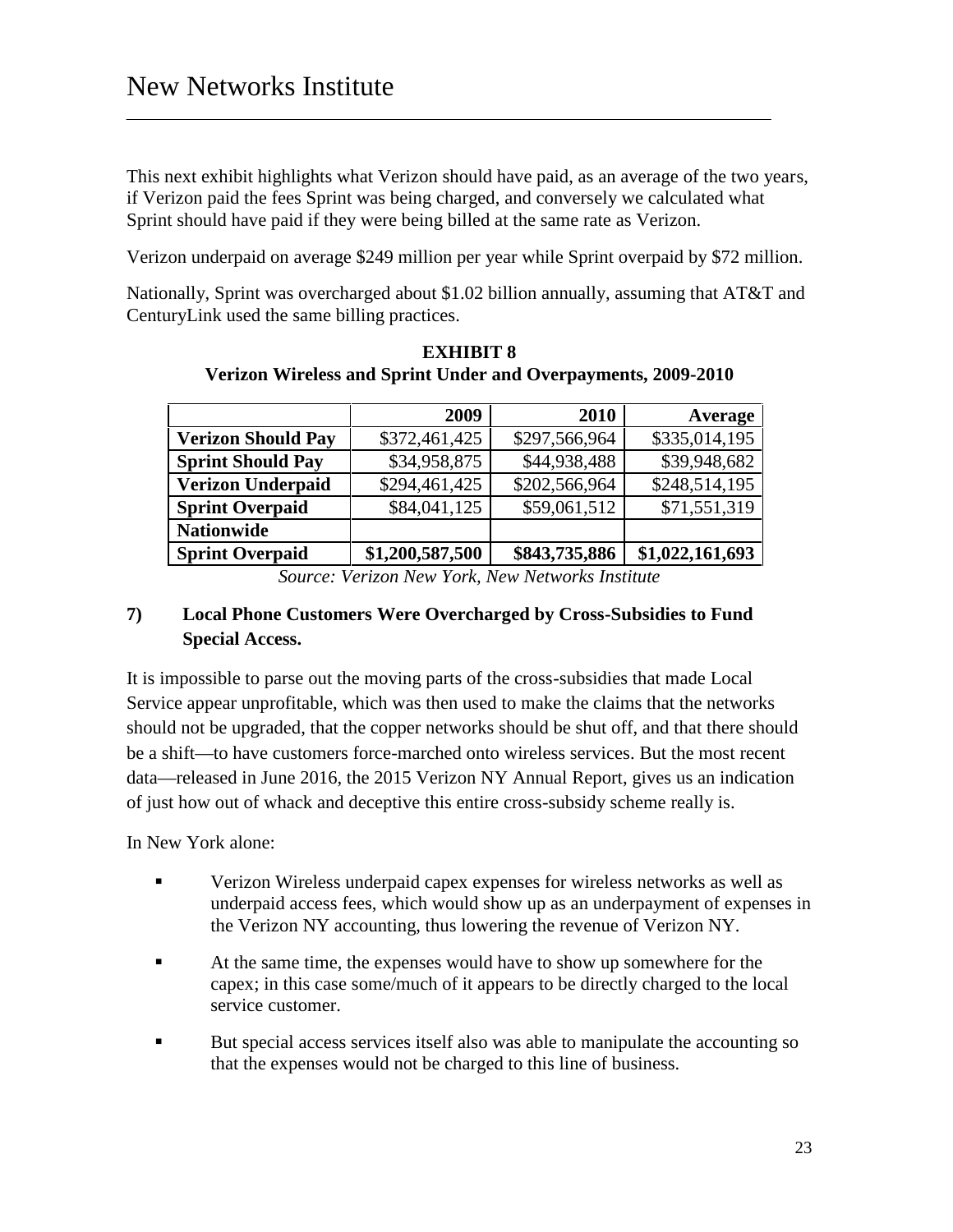However, as we know, the excess profits of special access were also caused by competing companies being overcharged, like Sprint, for the use of the networks. Small business end users are also paying inflated rates.

And while the details of the flows of money mentioned above would have to be audited, we know for certain one thing – Local Service became the financial garbage pail for expenses that have nothing to do with offering Local Service. Based on how large these financial cross-subsidies are, they stick out as being very wrong.

This is a detail from the 2015 Verizon New York Annual Report filed with the NY State Public Service Commission.

**Operating Revenues Local Service Access Service** (Special Access)  $\qquad \qquad \qquad \qquad$  \\ \$2,008,589,749 Total Operating Revenues  $\{ $1,314,760,587 \mid $2,508,453,620\}$ **Operating Expenses** Plant Specific & Non-Specific  $|$1,470,969,502$   $$716,168,027$ Subtotal \$1,731,367,648 \$843,549,033  $EBITDA$  -132% 66%

**EXHIBIT 9 Verizon New York Local Service and Access Revenues and Expenses, 2015**

*Sources: Verizon New York 2015 Annual Report, New Networks Institute*

'Local Service' are over the 'copper'-based "POTS", "Plain Old Telephone Service", lines. Verizon has stated it is no longer upgrading and maintaining these retail copper lines.

According to Verizon NY's 2015 Annual Report, Local Service brought in \$1.3 billion and had an EBITDA of -132%. This is in contrast to 'Access' fees, which was \$2.5 billion revenue and had an EBITDA of 66%.

One would say that Local Service was losing money until one examines the network costs ("Plant Specific and Non-Plant Specific") and noticed that, combined, local service paid a whopping \$1.47 billion, which is in contrast to access services, which only paid \$716 million, literally ½ of what Local service paid. Local service paid 117% in network expenses of revenue while access paid just 29% of revenue. But it gets worse since special access was \$2.5 billion and local service was \$1.3 billion in revenues for 2015.

How can Local Service be paying the majority of network expenses? And how can access services have a 66% EBITDA for mostly copper-based services while the same exact wires used for local service have massive losses?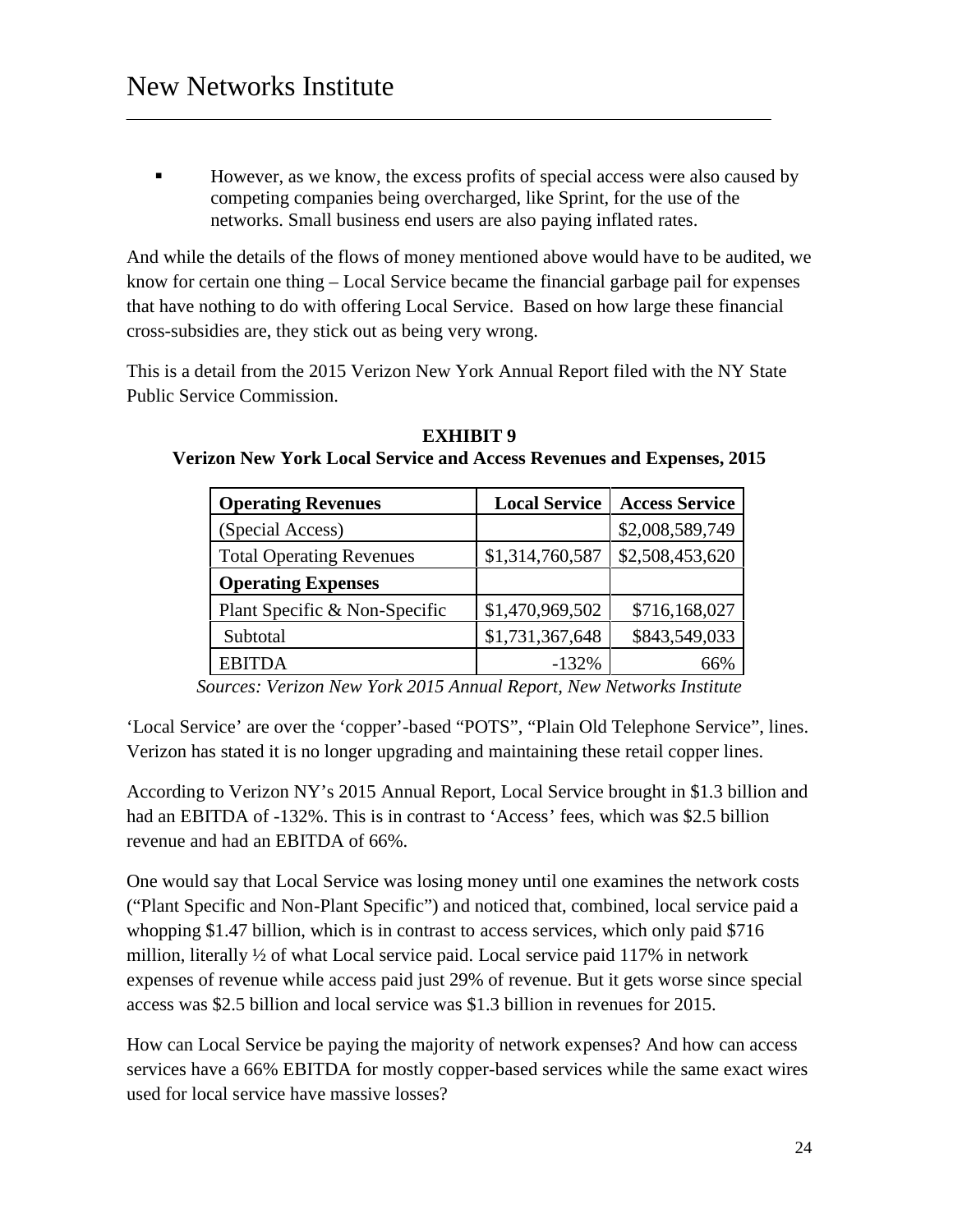## **7.1 The "\$200 Million Dollar" Kicker**

In September 2015, the CWA filed letters in multiple states to investigate Verizon's claim that it spent \$200 million in the last seven years on the copper networks.<sup>18</sup>

"The Communications Workers of America (CWA) today announced it is filing letters with telephone regulators in six states and Washington, DC calling on them to open investigations into the deterioration of Verizon's copper landline networks. In July [2015], Verizon admitted in a letter to the FCC that it had only spent \$200 million over the last seven years to maintain its copper landline network in eleven states and the District of Columbia."

While Verizon claims that this admission was taken out of context, the data presented clearly shows that Verizon's 'copper networks' have been funding other lines of business, and not for the maintenance and repair of the copper networks.

## **8.0 Access Line Accounting Manipulation**

Verizon NY has claimed massive access line losses. However, Verizon's accounting is supplying only one class of service — copper-based, phone lines that are used mostly for local service, voice phone calling, commonly known as "POTS", "Plain Old Telephone Service".

Verizon's goal has been to seriously exaggerate the size of the loss of lines as it makes their case that the networks are being abandoned and unprofitable and therefore should be shut off or they should be able to get more rate increases. And while many believe that a 'landline' is just the copper-based service/wire, truth be told, since the 1990's, all wires, including fiber wires, are 'landlines' or in the industry are called 'access lines'.

## **USTA Quotes Verizon New York's Access Line Accounting, 2015**

"When you look at the numbers in New York, in 2000, the incumbent (Verizon New York) had over 11 million access lines. Today they have 2.9 million access lines."<sup>19</sup>

These numbers are provided by Verizon New York as quoted by the phone industry association and lobby — the United States Telecommunications Association, USTA.

<sup>18</sup> http://district1.cwa-

union.org/news/entry/cwa\_calls\_for\_regulators\_to\_investigate\_verizons\_refusal\_to\_invest\_in\_landl-d1

 $19 \text{ http://isoc-ny.org/misc/2015-07-15-mayer-saundersmp4$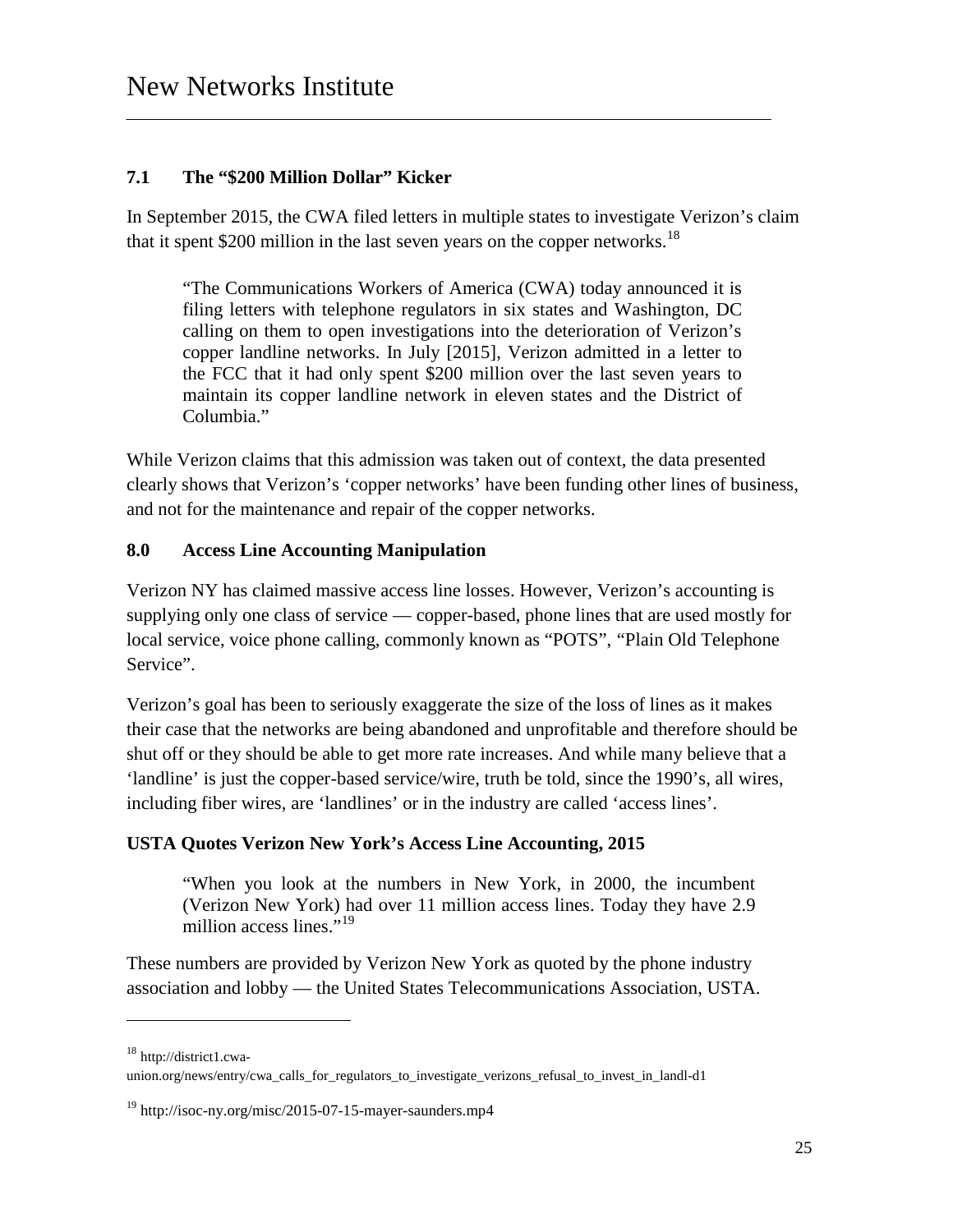## **8.1 Most Lines Are Not Counted**

This next exhibit is from the FCC's *"Statistic of Common Carriers"* report for the year 2007. Verizon NY had a total of 46.8 million access lines in just NY State, in 2007. The access lines USTA quotes could fall under the 4.7 million "Main Access Lines" (or it could include some of the other 'switched access' categories), but it is mostly the voice, "switched", copper-based phone lines, which only constitute a fraction of the actual lines in service in the year 2007. (This was the last year the FCC published data about special access lines.)

**NOTE:** Terms like "switched", "non-switched", "special access" or "business data services" are very complicated to understand and there are multiple caveats, too technical to discuss here. But at the bottom of all of this is — there are copper and fiber optic wires and the accounting is manipulated based on how the line is used — but they are all 'access lines'.

## **EXHIBIT 10**

|                                                   |                                          | 2007                | 2006       |
|---------------------------------------------------|------------------------------------------|---------------------|------------|
|                                                   | <b>Switched Access Lines in Service:</b> |                     |            |
| Main Access Lines                                 |                                          | 4,658,451           | 5,116,406  |
| PBX & Centrex Trunks                              |                                          | 460.379             | 463,709    |
| <b>Centrex Extensions</b>                         |                                          | 999.354             | 963.213    |
| Other Switched Access Lines                       |                                          | 1.064.404           | 1,417,158  |
| <b>Total Switched Access Lines</b>                |                                          | 7,182,588           | 7,960,486  |
| Central Office Switches Excluding Remote Switches |                                          | 301                 | 301        |
| Remote Switches                                   |                                          | 300                 | 299        |
| Central Office Switches                           |                                          | 601                 | 600        |
| Basic Rate ISDN Control Channels                  |                                          | 62.486              | 67.019     |
| Primary Rate ISDN Control Channels                |                                          | 14.952              | 14,442     |
|                                                   | Access Lines in Service by Customer:     |                     |            |
| Business Switched Access Lines:                   | Single Line                              | 145,466             | 151,497    |
|                                                   | Multiline/Other Than Payphone            | 2,677,605<br>88.614 | 2,799.836  |
|                                                   | Payphone Lines                           |                     | 99.305     |
| Residential Switched Access Lines:                | Lifeline                                 | 263,473             | 276,013    |
|                                                   | Non-Lifeline/Primary                     | 3,584,790           | 4,137.632  |
|                                                   | Non-Lifeline - Non-Primary               | 422,640             | 496.203    |
| <b>Total Switched Access Lines</b>                |                                          | 7,182,588           | 7,960,486  |
| Special Access Lines (Non-Switched):              | Analog (4kHz or Equiv)                   | 25,765              | 27,279     |
|                                                   | Digital (64kbps or Equiv)                | 39.615.573          | 35.005.428 |
| Total Access Lines (Switched and Special)         |                                          | 46.823.926          | 42.993.193 |
| Local Private Lines                               |                                          | 595.918             | 592.305    |

#### **Verizon New York Access Lines, 2006-2007**

*FCC Statistics of Common Carriers, for the Year Ending December, 31, 2007*

## **8.2 FCC's Special Access investigation**

In 2015, the FCC found that special access was a \$40 billion market in 2013, (the FCC increased the total to \$45 billion in 2016), and started an investigation, which included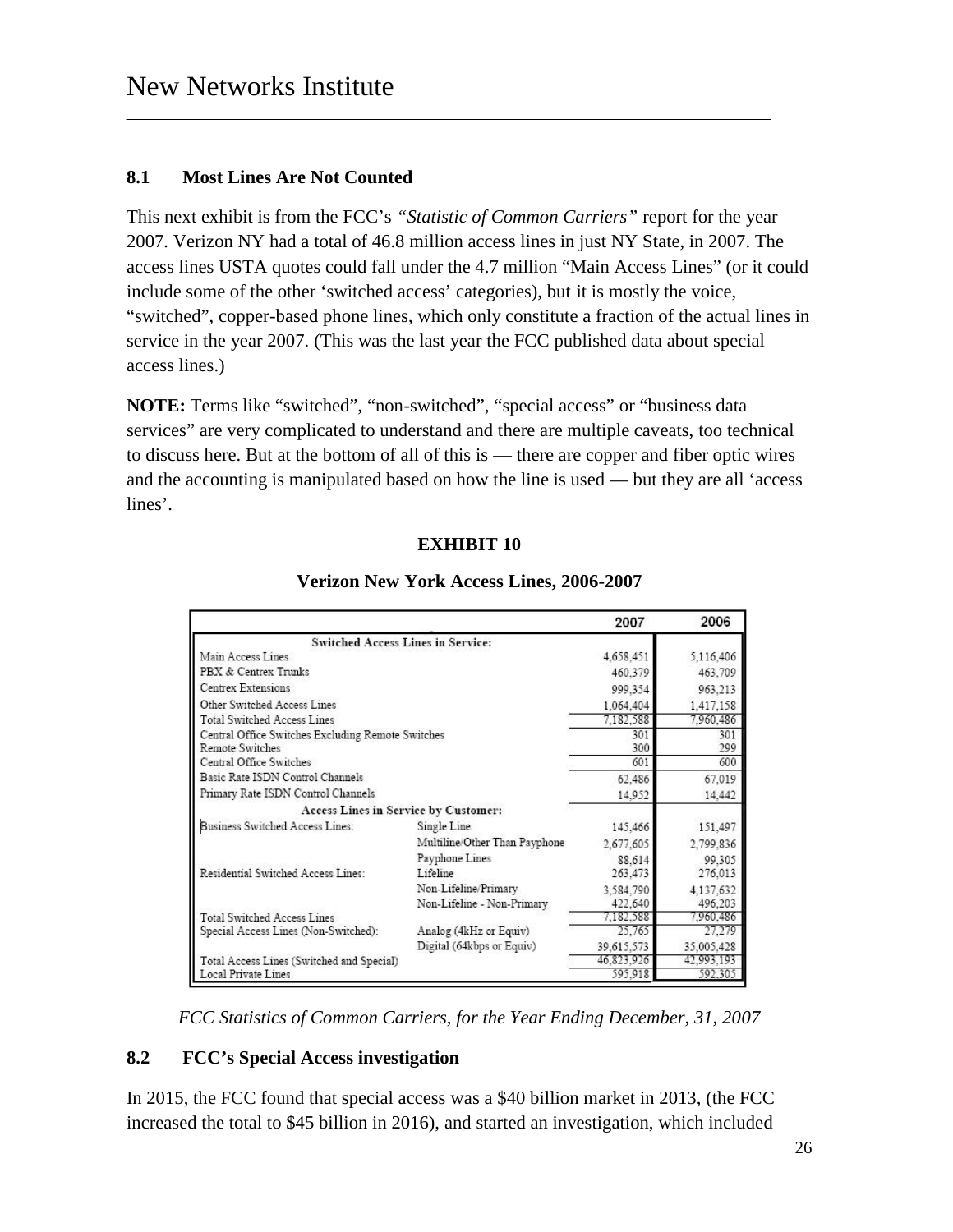Verizon.<sup>20</sup> According to the FCC, 60% of this \$40 billion is for "usually copper"-based services that rely on the existing technology, (TDM).

"TDM-based business data services… **are the dedicated (usually copper)** circuits that many business and other institutional users continue to rely on for their data and other communications needs… Despite the growth of newer technologies, preliminary analysis of the Commission's special access data collection shows that revenues from such TDM services continue to make up in the range of sixty percent of the roughly \$40 billion annual special access market." (Emphasis added.)

In the Verizon New York financial accounting, special access revenues would fall under "access fee and special access" financial bucket.

However, this brings up a question — how many copper lines are in service today? According to this last accounting by the FCC, it would appear that one thing is true  $$ since 2007 special access lines had to have major gains, as by 2015 'access services' were by far the largest revenue producer.

Moreover, special access is just one of many types of access lines in service that are not part of Verizon's published accounting of "access lines". FiOS fiber optic lines, DSL lines, or business services, such as Ethernet, are not included. Thus, Verizon's use of just the 'POTS' phone line accounting as the only information supplied about lines in service, seriously manipulates this information.

## **8.3 Verizon NY Access Lines, POTS & Special Access, 2007-2015**

In a separate report we examine the access line accounting and special access service revenues, expenses and profits, using the Verizon New York information.

By 2015, according to Verizon New York's 2015 annual report, there were only 2.4 million access lines, but if special access lines tracked with the revenues, there would be over 71 million total lines – a 79% increase in lines since 2007, in just New York State.

Conversely, Verizon's regular phone service lines were only 18.1% of the total lines according to the FCC, in 2007. By 2015, POTS would be only 3.4% of the total lines. (Note: Revenues for 2015 and POTS access lines are from the Verizon NY annual report.)

<sup>&</sup>lt;sup>20</sup> http://transition.fcc.gov/Daily\_Releases/Daily\_Business/2015/db1016/DA-15-1194A1.pdf